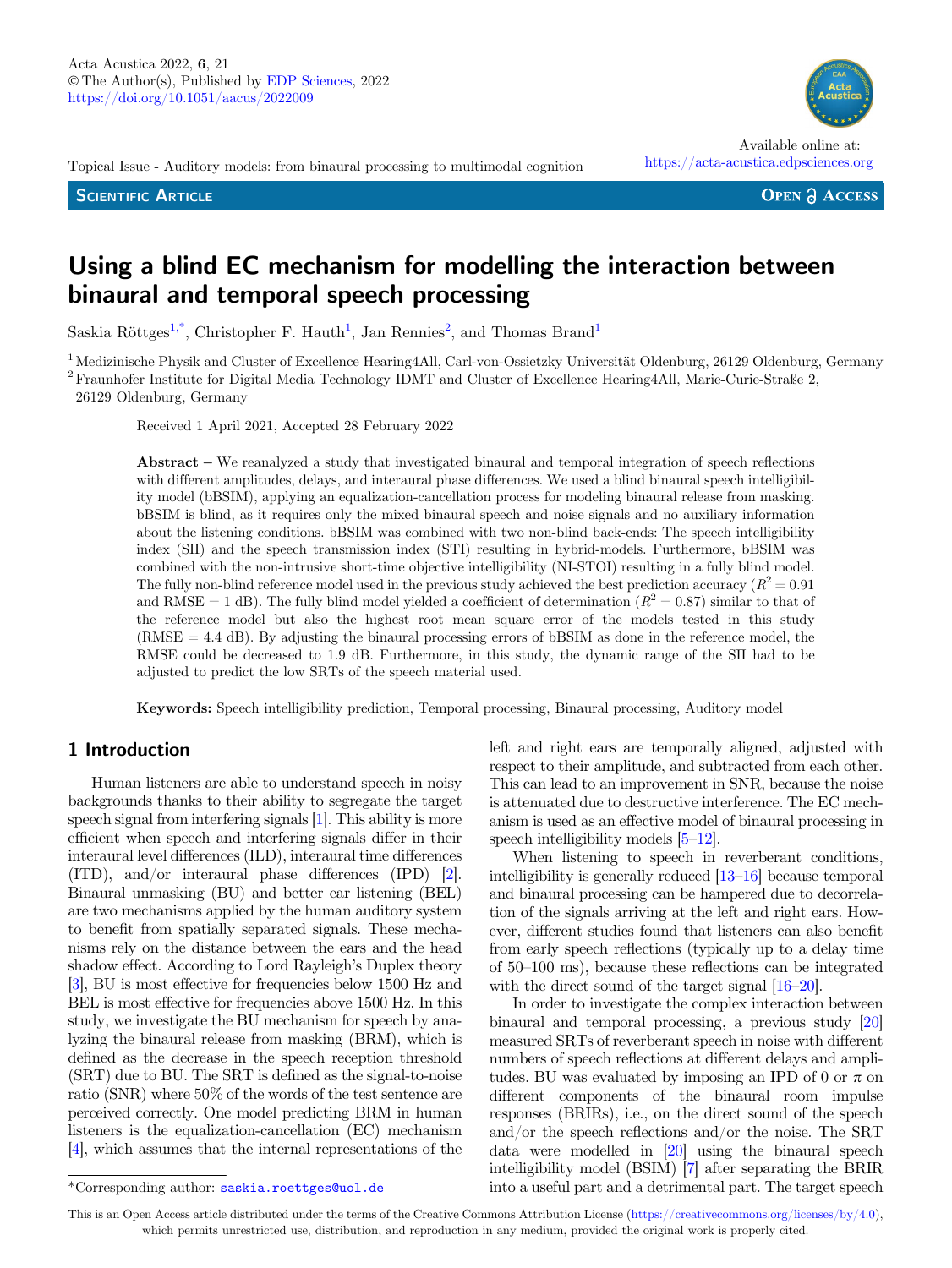convolved with the useful part of the BRIR was integrated to the effective clean target signal, and the target speech convolved with the detrimental part was added to the interfering signals [\[15](#page-12-0)]. The best predictions were obtained by separating useful and detrimental parts using a temporal window with a length of about 200 ms. Speech reflections within this window were considered useful and reflections outside were considered detrimental. The optimal temporal position of this window was found by optimizing the intelligibility, as predicted by BSIM [\[7\]](#page-12-0). Interestingly, this "useful" window was not always an "early" window, as it did not require inclusion of the direct sound of the target speech; instead, it was more important that the window contained the maximum number of useful speech reflections. Later reflections can be beneficial for understanding speech in noisy and reverberant conditions, when the energy or IPD of the later speech reflections are more dominant cues for speech understanding. In such cases, the auditory system seems to focus on these late components rather than on the direct sound or previous components of the signal [[20](#page-12-0)].

The model applied in [\[20\]](#page-12-0) used auxiliary knowledge that is not explicitly available to listeners: First, the model knows the BRIRs for the target speech. Second, it knows the clean speech and the noise alone for optimizing the binaural parameters in the EC processing stage of the model. And third, the speech intelligibility index (SII) [[21](#page-12-0)], which is used as the model's back-end for predicting the SRT, requires knowledge about the SNR (in other words, which signal components are target speech and which are not). Such auxiliary knowledge is also required by other similar models [\[15,](#page-12-0) [22,](#page-12-0) [23\]](#page-12-0). The necessity of this auxiliary knowledge, however, reduces the applicability of these models.

A modified version of BSIM (called BSIM20) was proposed in [\[8](#page-12-0)]. The front-end of BSIM20 employs a modified EC mechanism, which uses only the mixture of target speech and interferers as input, such that the EC processing and the selection of the better ear at high frequencies work blindly. Therefore, this blind front-end of BSIM20 is called bBSIM in the following (see [Sect. 2.3](#page-3-0) for details). bBSIM in combination with the SII [\[21\]](#page-12-0) very successfully predicted SRT data measured in an anechoic situation at negative and positive SNRs [\[8](#page-12-0)]. Note that bBSIM works independently of the back-end, i.e., the back-end is not involved in the optimization of the EC parameters, such that bBSIM can be combined with arbitrary speech intelligibility back-ends.

Similar approaches to blind models were used in other studies to predict speech intelligibility in binaural conditions with noise [[24](#page-12-0), [25](#page-12-0)]. Cosentino et al. [\[24\]](#page-12-0) used a localization model [\[26\]](#page-12-0), which assumes that the target signal is located in front, to differentiate between the target signal and interferers. Because of this assumption, this approach is only applicable if the target signal is in front of the listener's head, which is not the case in this study. Another blind approach [[25](#page-12-0)] combines a model of the auditory periphery [\[27\]](#page-12-0), an EC mechanism, and a dynamic time warp (DTW) speech recognizer [[28](#page-12-0)]. This approach is similar to the approach used in this study. However, it is only intended for negative SNRs, and it requires a transcription of the test sentences in order to decide whether the DTW algorithm has recognized them correctly. bBSIM works at arbitrary SNRs and in this study we combine it with a blind back-end that does not require a transcription of the test sentences.

In this study, we evaluate the capability of bBSIM [\[8\]](#page-12-0) to predict the interactions between speech reflections and BU without using the auxiliary information about the BRIRs used in [[20](#page-12-0)]. To achieve this, we combine bBSIM with three alternative back-ends, which use different signal parameters for predicting speech intelligibility:

For the first back-end, we use the SII [[21](#page-12-0)], which uses the frequency-weighted SNR. However, in conditions with reverberation or reflections, the SII can only be expected to predict SRTs when the useful and the detrimental parts of BRIR are separated, as described in [[20](#page-12-0)]. bBSIM does not perform this type of separation. Nevertheless, the SII reveals how bBSIM influences the SNR, which gives worthwhile insight into the model.

An alternative concept to the SII is the speech transmission index (STI) [[29](#page-12-0)], which is more suitable for reverberant conditions, because it analyzes the modulation spectrum, which is influenced by both noise and reverberation. Therefore, for the second back-end, we use the STI in a speech-based version, which is based on the normalized covariance  $(STI_{\text{NCV}})$  between the clean target speech and the degraded speech  $[30]$ ; note that the  $STI_{\text{NCV}}$  is very similar to the short-time objective intelligibility (STOI) measure [\[31\]](#page-12-0).

Finally, for the third back-end we use the non-intrusive short-time objective intelligibility (NI-STOI) measure [[32](#page-12-0)], which estimates the clean speech signal from the degraded signal and correlates the envelope of this estimate with the envelope of the degraded signal. Note that the combination of bBSIM and NI-STOI [\[32](#page-12-0)] can be regarded as completely blind, while the other model versions can be considered as hybrid models with a blind front-end and a non-blind back-end still requiring auxiliary information. It can be hypothesized that the fully blind model will outperform the hybrid models because the auxiliary information used by the hybrid models is not optimal, as the whole target speech signal with all reflections is assumed as useful. In contrast, the blind back-end has to extract the useful information of the mixed (target speech and interferers) output of bBSIM, which might be possible using an adequate backend that fits to the front-end. Ideally, we are aiming for a binaural front-end that can be applied without further adaptation to arbitrary speech materials and that can be combined with different back-ends. Consequently, the main questions of this study are:

- Is the bBSIM able to predict the amount of BRM with an accuracy similar to the non-blind front-end used in [\[20](#page-12-0)]?
- Is the NI-STOI able to estimate the useful information based on the output of bBSIM well enough to predict SRTs in complex listening conditions with an accuracy similar to the non-blind baseline model used in [\[20](#page-12-0)]?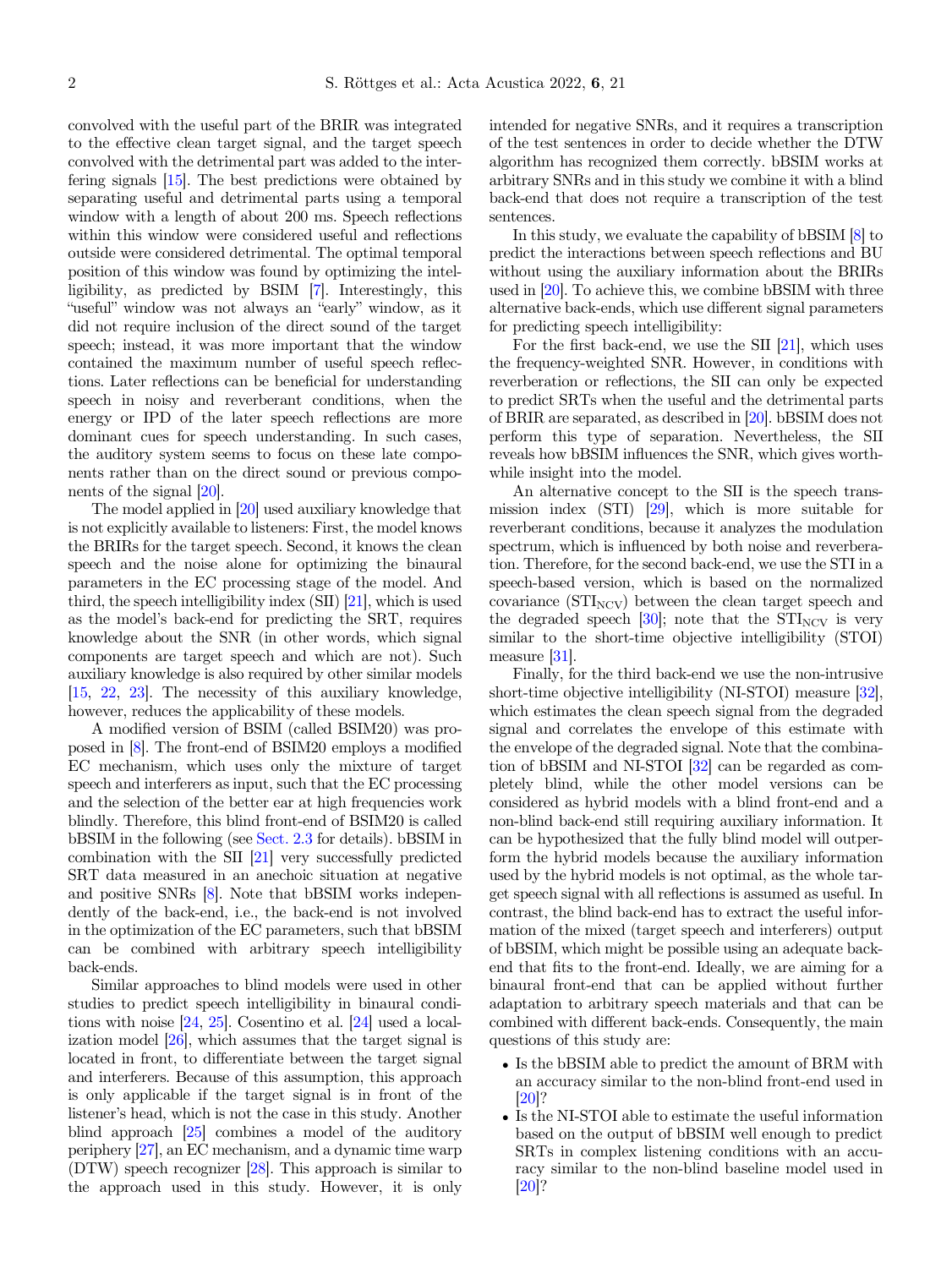<span id="page-2-0"></span>If the latter is the case, that would be very promising for further attempts of blind prediction of speech intelligibility in complex binaural listening conditions.

## 2 Method

#### 2.1 Data basis

A data-set [\[20\]](#page-12-0) from two groups of eight normal-hearing listeners aged between 18 and 31 years was used to predict SRTs in stationary noise. Twenty experiments were performed with a total of 86 conditions with different numbers of speech reflections at different delay times. The delay times of the reflections were varied from 0 to 200 ms in order to investigate how speech reflections are temporally integrated with the target speech. The number of reflections ranged from 0 to 9. The reflections of the target speech were realized by convolving the target speech with artificially created BRIRs. These BRIRs were generated by copying a BRIR with direct sound only and adding this copy to the original BRIR with delay times  $\Delta t$  of 10, 25, 50, 75, 100, 125, 150, 175, and/or 200 ms. With this procedure, all of the conditions were created, ranging from direct sound in noise to direct sound with up to nine reflections in noise. Additionally, the IPDs of direct sound, reflections, and/or noise were set either to 0 or to  $\pi$  in order to investigate the interaction of energetic and temporal processing with binaural processing. In two experiments, the level difference between the direct sound and a single reflection with a delay time of 200 ms was manipulated by multiplying the amplitude of the reflection by a factor of  $\alpha$ , ranging from 0 to 2.5, in order to investigate the interaction between temporal integration and energetic effects. Note that the levels of speech (including all reflections) and noise at both ears were always equal, in order to ensure that there was no better ear. All experimental conditions used in the present study are shown in Table 1, where the direct sound is marked as  $D$ , the reflection(s) as  $R$ , and the noise as  $N$ . The IPD of these three components  $(D, R, N)$  is indicated by either 0 or  $\pi$ .

The speech material of the American English (AE) matrix sentence test (female talker) and a closed-set procedure were used [[33](#page-12-0)]. All sentences had the same five-word structure: name–verb–numeral–adjective–objective, for example, Allen ordered 19 white houses. The sentences were syntactically correct but semantically unpredictable. The signals were presented via headphones (Sennheiser HD280 pro) in a sound-attenuated booth. The target speech was masked with a speech-shaped noise with the same long-term frequency spectrum as the speech material. The masker level was fixed at 65 dB SPL and SRTs were determined by adaptively varying the speech level based on the listeners' responses and by fitting a logistic model function to the data according to [[34](#page-12-0)]. Note that the overall speech level was calculated after including all speech reflections. Before starting the actual measurements, each listener was allowed to get familiar with the sentences by carrying out two SRT measurements using lists of 20 sentences.

Table 1. Experiment conditions of the data-set [[20\]](#page-12-0): This table shows the IPD of the direct sound  $(D)$ , the reflection(s)  $(R)$ , and the noise  $(N)$  for each experiment. Note that in experiments VI and VII, the amplification factor  $(\alpha)$  for the reflection was varied between 0 and 2.5. For all other conditions  $\alpha$  was set to one.

| Exp no.                | D-IPD                                     | $R$ -IPD | N-IPD    |
|------------------------|-------------------------------------------|----------|----------|
| Varying a single $R$ : |                                           |          |          |
| Exp. I                 | $\theta$                                  | 0        | $\theta$ |
| $Exp.$ II              | 0                                         | π        | 0        |
| Exp. III               | π                                         | 0        | 0        |
| Exp. IV                | 0                                         | π        | π        |
| Exp. V                 | π                                         | 0        | π        |
| Varying $\alpha$ :     |                                           |          |          |
| Exp. VI                | 0                                         | $\Omega$ | 0        |
| Exp. VII               | $^{(1)}$                                  | π        | $\theta$ |
|                        | Increasing number of $R$ from early $R$ : |          |          |
| Exp. VIII              | $\theta$                                  | 0        | 0        |
| Exp. IX                | 0                                         | π        | 0        |
| Exp. X                 | π                                         | 0        | $\theta$ |
| Exp. XI                | π                                         | π        | 0        |
| Exp. XII               | $\theta$                                  | 0        | π        |
|                        | Increasing number of $R$ from late $R$ :  |          |          |
| Exp. XIII              | $\theta$                                  | 0        | 0        |
| Exp. XIV               | $\theta$                                  | π        | 0        |
| Exp. XV                | π                                         | 0        | $\theta$ |
| Exp. XVI               | π                                         | π        | $\theta$ |

#### 2.2 Non-blind baseline model

The SRTs of this data-set were predicted in [[20\]](#page-12-0) using the non-blind BSIM [[7,](#page-12-0) [15\]](#page-12-0) with a modification of the input signals. This model served as a baseline model in the present study and consists of three processing stages: In the first stage, the input signals are modified by separating the BRIR into useful and detrimental parts. In the second stage, the non-blind EC processing is applied to predict BRM, and in the third stage the SRT is predicted using the SII [\[21\]](#page-12-0). In the following, these stages are described in more detail.

#### 2.2.1 Useful/detrimental separation

A movable temporal window is used to integrate the useful part of the BRIR and to separate it from the detrimental part. The target speech convolved with the part of the BRIR falling inside this integration window is processed in the following stages of the model as the effective target signal. The target speech convolved with the part of the BRIR falling outside the integration window is processed like masking noise in the following stages of the model. The integration window has linear, symmetric ramps in a triangular shape with a ramp duration of 100 ms. Note that the integration window does not require inclusion of the direct sound, as the window is moved along the BRIR until the maximum target speech energy is integrated. This resulted in better predictions of the data in [\[20](#page-12-0)] than an early/late separation (where the useful part always included the direct target sound) in conditions where the later part provided more speech energy or better SRM compared to the earlier part.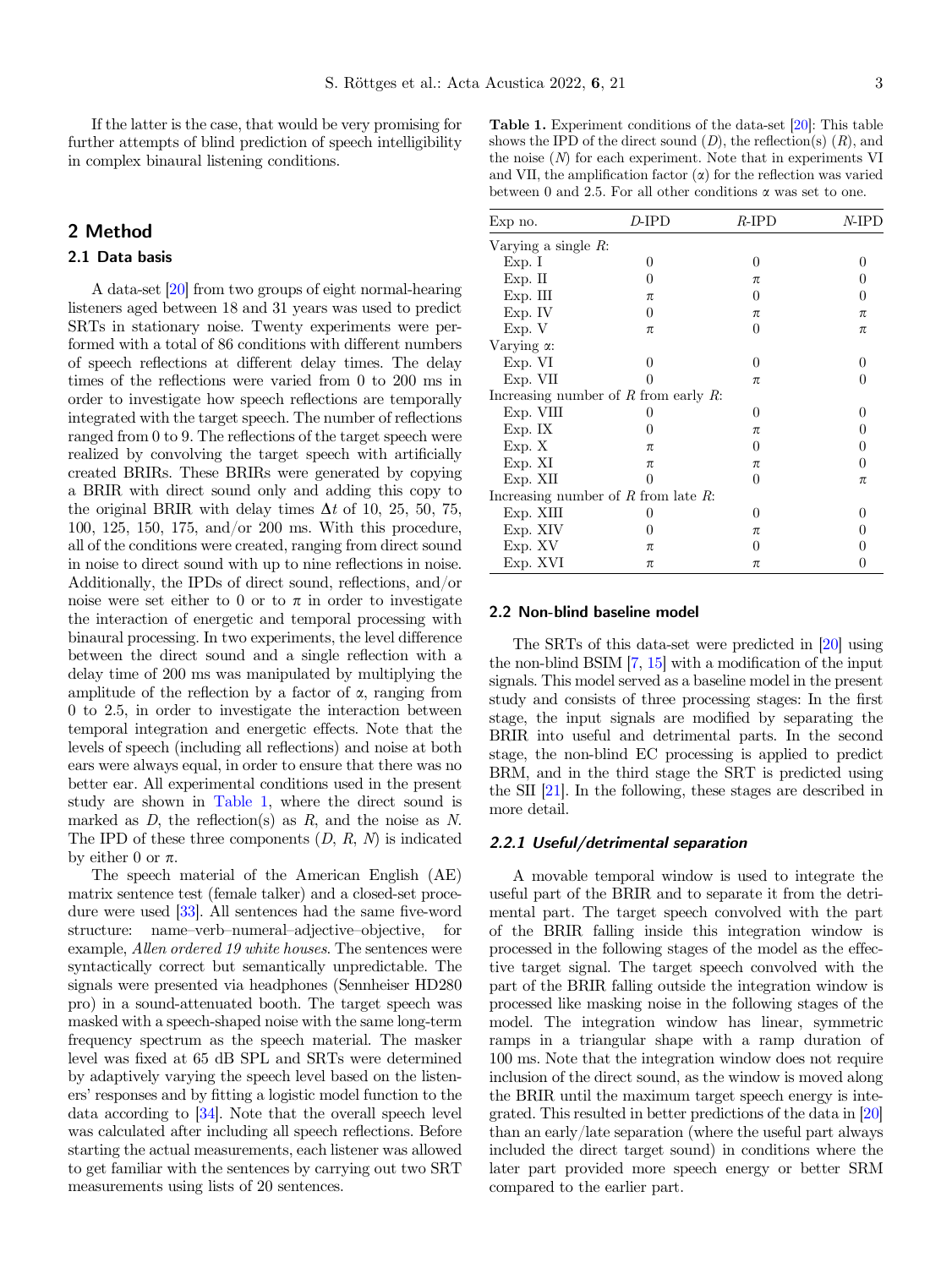#### <span id="page-3-0"></span>2.2.2 Non-blind EC processing

The EC processing as proposed in [\[7\]](#page-12-0) receives the left and right ear signals of target speech and interferers separately. To simulate the frequency selectivity of the auditory system, a gammatone filterbank [\[35](#page-12-0)] is used, which splits the input signals into 30 equivalent rectangular bandwidth-(ERB-) spaced [\[36\]](#page-12-0) frequency bands between 150 and 8500 Hz. In each filter, the noise is equalized between the left and right ear channels by applying an interaural delay and an interaural gain so that the subsequent cancellation (that is, the subtraction of left and right ear signals) leads to maximum improvement of the SNR. Note that the equalization process is limited by jittering the interaural delay and gain according to [\[37\]](#page-12-0).

#### 2.2.3 SII

The SII [\[21\]](#page-12-0) is used to predict the SRT based on the SNR calculated by the EC processing described above. The SII analyzes the SNR in each frequency channel. Note that the dynamic range of the SII is limited to  $-15$  to 15 dB in each frequency band; bands with an SNR below  $-15$  dB do not contribute, and the maximum SNR in each band is limited to 15 dB. These SNRs are normalized and weighted according to their importance for human speech perception and integrated across the 30 gammatone bands. This results in an index value between 0 (representing no intelligibility) and 1 (representing maximum intelligibility). However, this index does not represent speech intelligibility directly, but has to be mapped to empirical data (see [Sect. 2.5\)](#page-4-0). The SII is a non-blind measure, as it requires separate input signals for clean target speech and interferers.

#### 2.2.4 Reference SII and fitting of binaural processing errors

In order to calculate SRTs based on SII predictions, a reference SII value is required. This reference SII was determined as the SII value at the observed SRT of the first condition of experiment I  $(D_0N_0, \text{ no reflection})$ . This was determined by varying the SII value until the predicted SRT matched the mean measured SRT for this condition. For all other conditions, the SRT prediction was determined by varying the input SNR until the SII matched the reference SII. Rennies et al. [[20](#page-12-0)] used the reference SII values 0.098 and 0.083 for the two groups of listeners. Note that these reference SII values are very low compared to other studies [\[6](#page-12-0), [7](#page-12-0), [15](#page-12-0), [23\]](#page-12-0) because the speech material used for the measurements was very intelligible, and thus had a very low SRT.

Furthermore, [\[20\]](#page-12-0) increased the ITD processing errors in the EC stage by a factor of 1.6 and 1.8 for the two groups of listeners in order to fit SRT predictions to the data. These factors were determined by varying them until the predicted SRTs for the first condition of experiment III  $(D_{\pi}N_0)$  matched the mean measured SRT for this condition. Without this adjustment, the binaural benefit was overestimated by 2 dB and 2.5 dB for the two listener groups.

#### 2.3 Blind front-end of BSIM (bBSIM)

The binaural processing used in [\[20](#page-12-0)] requires auxiliary knowledge in order to separate the BRIR into useful and detrimental parts, and requires auxiliary knowledge about the clean target and interferer signals for the subsequent calculation of the SII.

BSIM20 [[8\]](#page-12-0) uses a blind front-end, which is called bBSIM in this article. bBSIM performs blind EC processing below 1500 Hz and blindly selects the better ear above 1500 Hz and does not require any auxiliary knowledge. Instead, bBSIM receives the mixed speech and noise signals for the left and right ears. In each gammatone filterbank channel, the following processing takes place: The two ear channels are equalized in level and phase. Subsequently, in the blind cancellation two concurrent strategies are applied: First, the two ear channels are subtracted from each other, which minimizes the output of the EC stage and is the best strategy for negative SNRs. Second, the two ear channels are added to each other, which maximizes the output of the EC stage and is the best strategy for positive SNRs. Subsequently, the strategy (subtracting or adding ear channels) that produces the higher speech-toreverberant modulation energy ratio (SRMR) [\[38](#page-13-0)] is selected. The SRMR describes how speech-like a signal is by calculating the ratio between the energy in the modulation frequency channels below 16 Hz (speech-like) and the energy in the modulation frequency channels above 16 Hz (not speech-like). bBSIM models BEL above 1500 Hz by selecting the ear channel leading to the higher SRMR. In bBSIM, the uncertainties of human binaural processing are realized by jittering the delays and gain factors that are applied in the EC stage. These jitters are realized by using delay and gain factors that slightly deviate from their optimum values found by minimizing (or maximizing) the EC output (see above). The deviations are drawn from normal distributions with standard deviations according to vom Hӧvel [\[37\]](#page-12-0) using Monte-Carlo simulations (MCSs).

For each SRT, 100 MCSs are performed by using 10 MCSs for each sentence for 10 sentences total. Subsequently, the resulting 10 back-end values of each sentence are averaged to get the output of bBSIM. This output is calculated in 1 dB steps for an SNR range of  $-30$  to 5 dB. This range always includes the measured SRT. From this range of SNRs, the different back-ends (see Sect. 2.4) select the SRT, as described in [Section 2.5.](#page-4-0)

#### 2.4 Back-ends

For non-blind back-ends that require auxiliary knowledge about clean target and/or interferer signals, bBSIM can also calculate the enhanced target and interferer signals separately. Note that the EC parameters and the better ear selection are still calculated blindly, and that clean speech and interferer signals are processed in the same way as in the mixture. This is possible because the processing of the signals in bBSIM is linear. In this study, the SII [[21\]](#page-12-0) and the  $STI_{\text{NCV}}$  [\[30\]](#page-12-0) are used as non-blind back-ends. Blind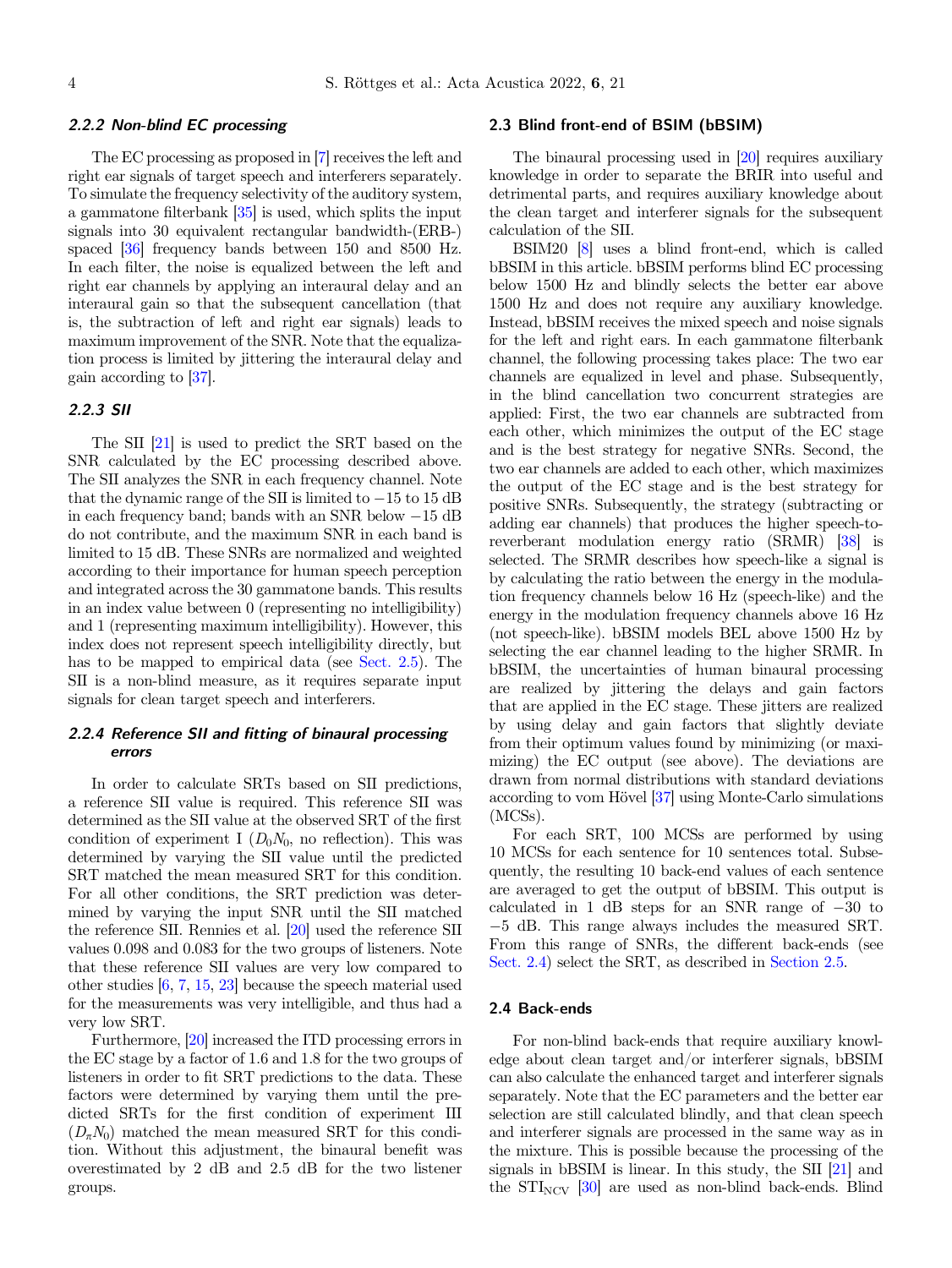<span id="page-4-0"></span>back-ends, which require only the mixture of target and interferer signals, can use the enhanced front-end output directly. In this study, NI-STOI [[32](#page-12-0)] is used as a blind back-end. In the following, the three back-ends evaluated in combination with bBSIM are described. Note that in any case, bBSIM is purely signal-driven and not influenced by the final back-end. Instead, it is controlled by the SRMR, which acts as a preliminary back-end that is applied independently in each frequency channel.

#### 2.4.1 SII

The SII [[21](#page-12-0)] is applied to the output of bBSIM as described in [Section 2.2.3](#page-3-0).

## 2.4.2  $STI_{NCV}$

Since bBSIM does not perform a useful/detrimental separation, as done in the baseline model, the SNR (which is the basis of the SII) is not well suited as a predictor of intelligibility. The STI [\[29\]](#page-12-0) analyzes the modulation transfer function, which is affected not only by the SNR but also by reverberation and speech reflections; we expected it to be better suited than the SII for the output of bBSIM. The STI compares the envelopes of the separated input signals (for example, clean speech and degraded speech) to determine the modulation transmission index (TI) for each frequency band. The final STI results from the weighted average of these TI values across frequency bands [\[29\]](#page-12-0).

This study uses the speech-based  $STI_{\rm NCV}$  [\[30\]](#page-12-0). The standard STI and the  $STI_{\text{NCV}}$  differ in the calculations of the envelope signals and the calculations of the TI values. In the  $STI_{\text{NCV}}$  method, the covariance between the clean speech and the degraded speech envelopes is calculated in each frequency band and normalized by the individual variances in the clean and degraded speech. From this normalized covariance, the SNR is calculated in each band. The subsequent calculations of an index value are similar to the SII. Like the SII, the STI is an index from 0 to 1, with 1 representing maximum intelligibility. The mapping from STI to intelligibility is described in Section 2.5.

## 2.4.3 NI-STOI

In contrast to SII and STI, the NI-STOI [\[32](#page-12-0)] does not require separate target speech and interferers, but receives only the mixture of them. The NI-STOI predicts intelligibility based on the correlation between the envelopes of clean and degraded target speech calculated in 1/3-octave frequency bands, which is very similar to the  $STI_{\text{NCV}}$ . However, for estimating the clean speech envelopes from the degraded speech envelopes, NI-STOI uses a statistical model, which requires training with clean speech. Training with particular interferers is not necessary. The software for calculating NI-STOI was taken from [[39](#page-13-0)]. This software provided a trained model, that is, NI-STOI was not trained to the speech material of this study but to clean Danish matrix sentences [\[40](#page-13-0)] and to female and male talkers from the TIMIT database  $[41]$  $[41]$  $[41]$ . Unlike  $[32]$  $[32]$ , NI-STOI was calculated here without using the voice activity detection (VAD), as in this study the target speech was present during the whole input signal.

#### 2.5 SRT prediction

In order to predict the SRT based on an index value  $(SII, STI_{NCV}, or NI-STOI)$  a reference index that corresponds to the SRT is required for each index. In this study, this reference is determined as the index value corresponding to the SRT in the  $D_0N_0$  condition (no phase inversion and no reflection). This reference condition was also used by [[20](#page-12-0)] for the baseline model. However, [[20](#page-12-0)] overestimated the BRM, this was compensated for by increasing the BSIM binaural processing errors (see [Sect. 2.2.4](#page-3-0)). In the present study, bBSIM also led to an overestimation of the BRM. As in [\[20](#page-12-0)], we used the  $D_{\pi}N_0$  condition (no reflection) of experiment III as the representative condition for estimating the BRM. In this condition the overestimation was 3 dB for the SII, 2 dB for the  $STI_{\text{NCV}}$ , and 5.5 dB for the NI-STOI (see first condition in [Fig. S2 in the](https://acta-acustica.edpsciences.org/10.1051/aacus/2022009/olm) [Supplemental Material](https://acta-acustica.edpsciences.org/10.1051/aacus/2022009/olm) for SII and Fig.  $3$  for  $STI_{\text{NCV}}$  and NI-STOI).

#### 2.5.1 Increasing bBSIM's binaural processing errors

One possibility to compensate for overestimates of BRM is to increase bBSIM's binaural processing errors, as done in [\[20](#page-12-0)]. We increased the processing errors by a factor of 1.6 for the  $STI_{\text{NCV}}$  and by a factor of 2.1 for the NI-STOI (see results in [Fig. S4 in the Supplemental Material](https://acta-acustica.edpsciences.org/10.1051/aacus/2022009/olm) and [Sect. 4.1](#page-9-0)) in order to compensate for the underestimation of the SRT of the  $D_{\pi}N_0$  condition (no reflection) of experi-<br>ment III. However, increasing bBSIM's binaural processing errors is inconsistent with other studies where the original binaural processing errors led to accurate predictions for bBSIM [\[8](#page-12-0), [42](#page-13-0), [43](#page-13-0)]. Furthermore, adapting the binaural processing inaccuracies to the specific listening conditions of different studies contradicts the idea of a blind model front-end that does not require any auxiliary information about the listening condition. For these reasons, we evaluated a different method to compensate for the overestimation of BRM that leaves bBSIM unchanged, as described in the following.

#### 2.5.2 Adjusting the reference SRT

An explanation for the different results shown in previous studies ([[20](#page-12-0)] vs. [[8](#page-12-0), [42](#page-13-0), [43\]](#page-13-0)) may be found in the different SRT values of the matrix sentence tests used in these studies [\[33\]](#page-12-0): The reference SRT of the German matrix sentence test is  $-8$  dB [[8,](#page-12-0) [42](#page-13-0), [43\]](#page-13-0) is, while the reference SRT of the AE matrix sentence test is  $-12$  dB [[20](#page-12-0)]. This low SRT value of  $-12$  dB is very close to the lower limit of the dynamic range that is considered by the SII  $(-15 \text{ dB})$ . As a consequence, the number of frequency bands that are excluded from the SII calculation is larger for the AE matrix test than for the German matrix test, as the SNR in these bands falls below  $-15$  dB. This may cause inaccurate SII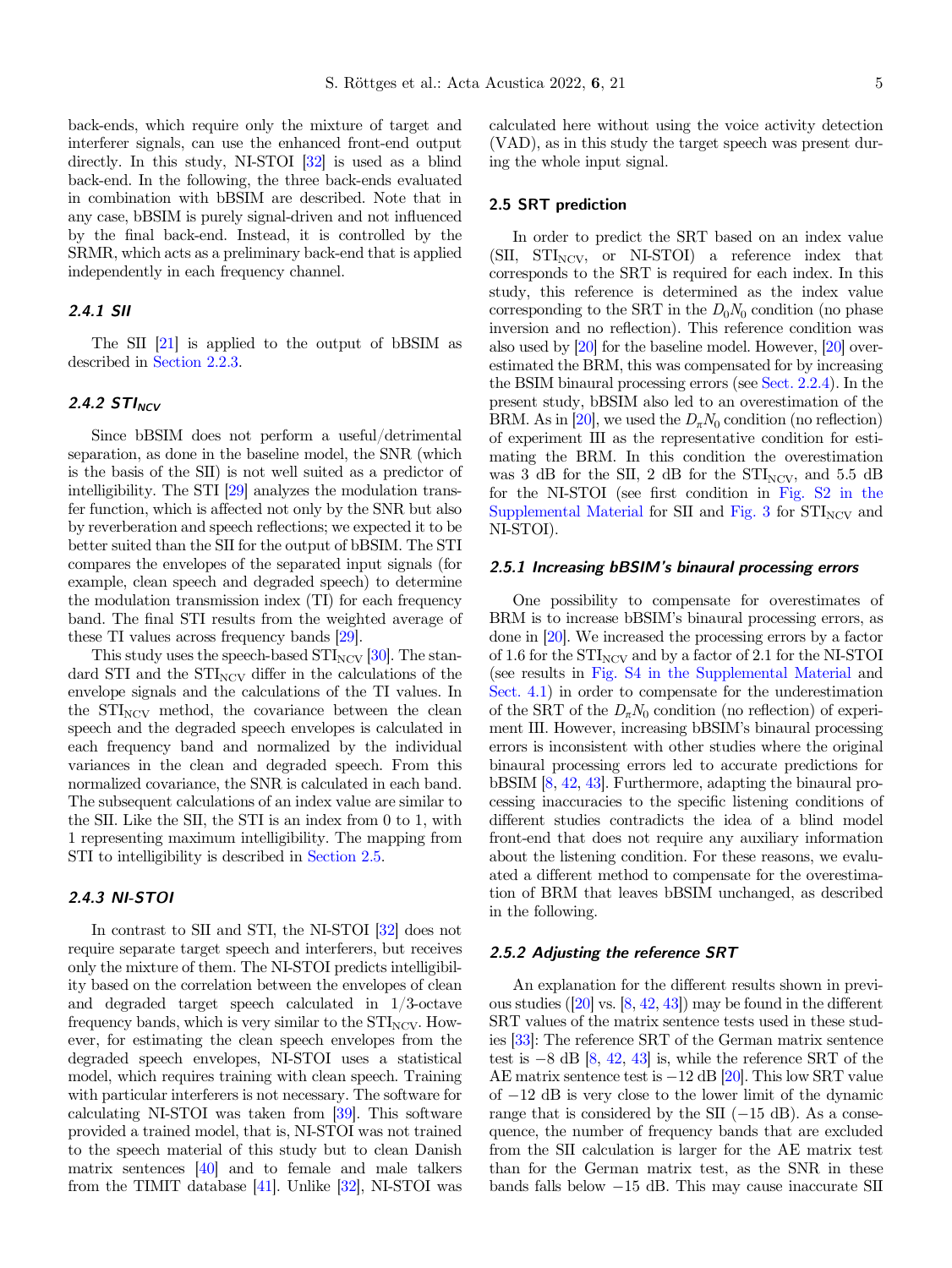<span id="page-5-0"></span>predictions, because the weighted sum is calculated across an insufficient number of frequency bands. In order to solve this problem, we increased the reference value of the SII so that the calculation takes place within the dynamic range of the SII and the measured BRM is predicted accurately. This was achieved as follows:

At first, the relation between the reference SII and the predicted BRM was analyzed: Figure 1 shows bBSIM-SII predictions of BRM (defined as the difference between the SRT in the  $D_0N_0$  condition without delay and the  $D_{\pi}N_0$ condition without delay) for various reference values [\(Fig. S1 in the Supplemental Material](https://acta-acustica.edpsciences.org/10.1051/aacus/2022009/olm) shows the same relation for all back-ends). Then the reference index was determined at which the measured BRM was best predicted. In [[20](#page-12-0)] the measured BRM for this situation was 7.8 dB, leading here to an SII value of 0.28. Using this optimal reference index, the model is perfectly calibrated for predicting the BRM for this condition, even without adjust-ing bBSIM's binaural processing errors.

The difference between SRT predictions using the original and optimal references is shown in Figure 2. The black dashed line shows the SII for SNRs from  $-30$  to 5 dB for the  $D_0N_0$  condition (experiment I) and the black solid line shows the SII for the  $D_{\pi}N_0$  condition (experiment III). The red line indicates the measured SRT of the  $D_{\pi}N_0$ experimental condition. The reference SRT of  $-12$  dB in experiment I  $(D_0N_0, \text{no reflection})$  corresponds to the original SII reference of 0.11 (gray line). Using this reference, the SRT prediction for the first condition of experiment III  $(D_{\pi}N_0)$ , no reflection) is  $-23$  dB (gray circle) and thus the measured SRT (red line) is underestimated by 3 dB and consequently the BRM is overestimated by 3 dB. To avoid this overestimation, the transformation from SII to SRT is done using the optimal SII reference of 0.28, determined above (see Fig. 1). This optimal SII reference corresponds to an SRT of  $-6.4$  dB in experiment I (yellow line). In other words, by using the optimal reference, we shifted the reference SRT for the SII calculation by 5.6 dB from  $-12$  dB to  $-6.4$  dB. For the first condition of experiment III, the optimal SII reference corresponds to an SRT of  $-14.2$  dB (yellow square) and the BRM  $(-6.4 - (-14.2) = 7.8$  dB) is predicted exactly. In order to compensate the shift of the reference SRT introduced above, we now subtract 5.6 dB from the predicted SRT giving the final SRT prediction of  $-19.8$  dB.

The situation is different for the  $STI_{\rm NCV}$ , even though its dynamic range is also limited to a minimum value of  $-15$  dB. However, the original  $STI_{\text{NCV}}$  reference is not in a flat area of the input–output function (see [Fig. S3, middle](https://acta-acustica.edpsciences.org/10.1051/aacus/2022009/olm) [panel in the Supplemental Material](https://acta-acustica.edpsciences.org/10.1051/aacus/2022009/olm)) and a shift would not move the reference  $STI_{\text{NCV}}$  towards a steeper area. In other words, the low SRT of the AE matrix test seems not to be the underlying reason for the overprediction of the SRT. Furthermore, a shift of the reference SRT, as done for the SII would cause an increase in the reference  $STI_{\text{NCV}}$  value from 0.1 to 0.6 (corresponding to a shift of the reference SRT by 11.4 dB) which we regard as kind of appropriate because such a large shift would move the reference SRT beyond any value observed in the matrix sentence tests of



Figure 1. Predicted binaural release from masking (BRM, shown on the  $\nu$ -axis) defined as the difference between SRTs of the first condition of experiment I  $(D_0N_0)$  and the first condition of experiment III  $(D<sub>x</sub>N<sub>0</sub>)$  using bBSIM-SII. The SII reference values are shown on the x-axis. The red line shows the measured BRM of 7.8 dB. The yellow circle shows the optimal reference SII of 0.28, which allows accurate prediction of the measured BRM and was selected for the following predictions.



Figure 2. Illustration of the calibration of the reference SRT for accurate prediction of the BRM and example how to estimate SRT in the  $D_{\pi}N_0$  condition. See [Section 2.5](#page-4-0) for details.

various languages and talkers [\[33\]](#page-12-0). So we decided not to perform this shift.

The situation is similar for the NI-STOI as its input-output function shows at no point a steeper slope than at the original reference. This leads to an overestimation of the BRM using any shift of the reference value (see [Fig. S3 in](https://acta-acustica.edpsciences.org/10.1051/aacus/2022009/olm) [the Supplemental Material](https://acta-acustica.edpsciences.org/10.1051/aacus/2022009/olm)). As a result of this analysis, we only adjusted the SRT reference of the SII for calculating the results presented in this study. However, we evaluate and discuss the effect of increasing bBSIM's binaural processing errors and adjusting SRT references for all back-ends in [Section 4.1.](#page-9-0)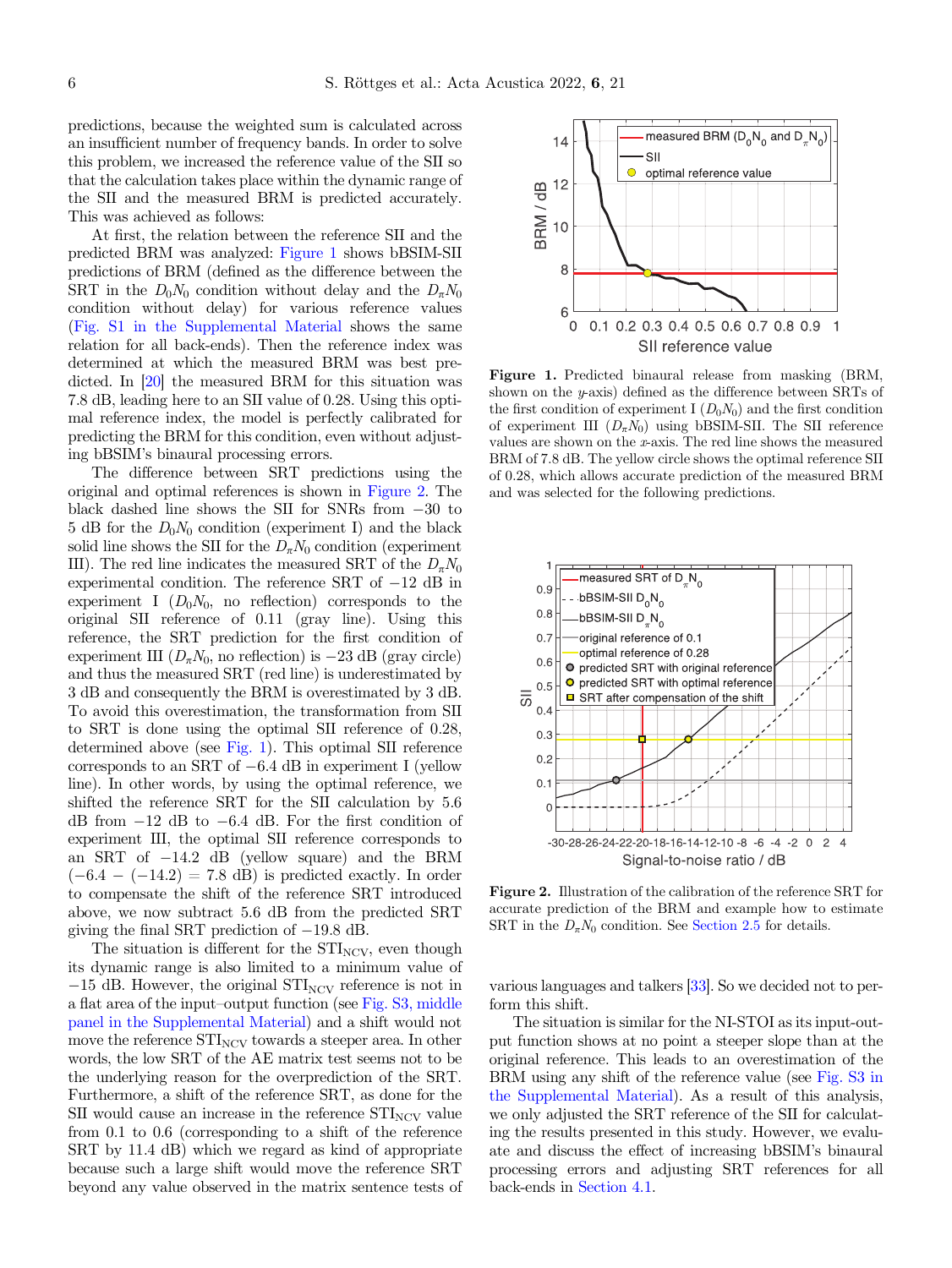<span id="page-6-0"></span>

Figure 3. Measured (big, dark gray circles) and predicted SRTs for experiments I to V with the baseline model (small, light gray circles), bBSIM-SII (black stars connected with black dashed line), bBSIM-STI<sub>NCV</sub> (black diamonds connected with dashed lines), and bBSIM-NI-STOI (black squares connected with dashed lines). This figure shows the influence of a single reflection of the target speech at different delays. Note that the first condition is always direct sound only.

#### 3 Results

Figures 3–[6](#page-7-0) show measured and predicted SRTs for the different experiments. The dark gray circles show the measured SRTs [[20](#page-12-0)] and are connected with gray solid lines. The error bars represent the standard error. The lighter gray circles show the predicted SRTs of the baseline model [\[20\]](#page-12-0) and are connected with lighter gray solid lines. The black symbols show the predictions of bBSIM and the three different back-ends.

#### 3.1 Delay time for a single reflection

Figure 3 shows experiments I to V, which evaluated the temporal integration of a single reflection with varying delay time. In experiments II to V, an IPD of  $\pi$  was imposed on the direct sound  $(D)$ , the reflection  $(R)$ , and/or the noise  $(N)$ , as indicated in [Table 1.](#page-2-0) Note that in all experiments, the first condition was direct sound only.

In experiment I  $(D_0R_0N_0$ , top left panel, upper graphs), the measured SRTs increased from  $-12.0$  to  $-8.6$  dB with increasing delay time of the reflection. This increase was predicted by bBSIM-NI-STOI and the baseline model only. The hybrid models did not clearly show the increasing tendency of the measured SRTs.

In experiment II  $(D_0R_{\pi}N_0,$  top left panel, lower graphs), the IPD of the reflection was set to  $\pi$ , which enabled BU, making the reflection the dominant cue. Consequently, the measured SRTs showed an improvement compared to experiment I. Furthermore, SRTs did not increase with increasing delay time, but were almost constant. These two main effects were predicted by all back-ends.



Figure 4. Measured and predicted SRTs for experiments VI and VII in the same display as in Figure 3. This figure shows the influence of a single reflection of the target speech with a delay time of 200 ms, which was varied in its amplitude from 0 to 2.5.



Figure 5. Measured and predicted SRTs for experiments VIII to XII displayed as in Figure 3. This figure shows the influence of multiple reflections of the target speech, which were varied by increasing the number of speech reflection at different delays starting from early delays. IPDs were set as indicated. Note that the first condition is always direct sound only.

However, BRM was overestimated by the bBSIM-STI $_{\text{NCV}}$ by 1.5 dB and the bBSIM-NI-STOI by 4 dB. This overestimation of BRM occurred in all experiments. In the following, the results will be described without indicating this finding for each experiment, but it will be discussed in [Section 4.1](#page-9-0).

In experiments III  $(D_{\pi}R_0N_0,$  top right panel) and IV  $(D_0R_{\pi}N_{\pi}$ , bottom left panel), noise and reflection had the same IPD. In these experiments, the direct sound enabled BU, resulting in lower SRTs compared to the D condition of experiments I and II. All models predicted this effect. In experiment IV, all models predicted nearly constant SRTs over all delay times.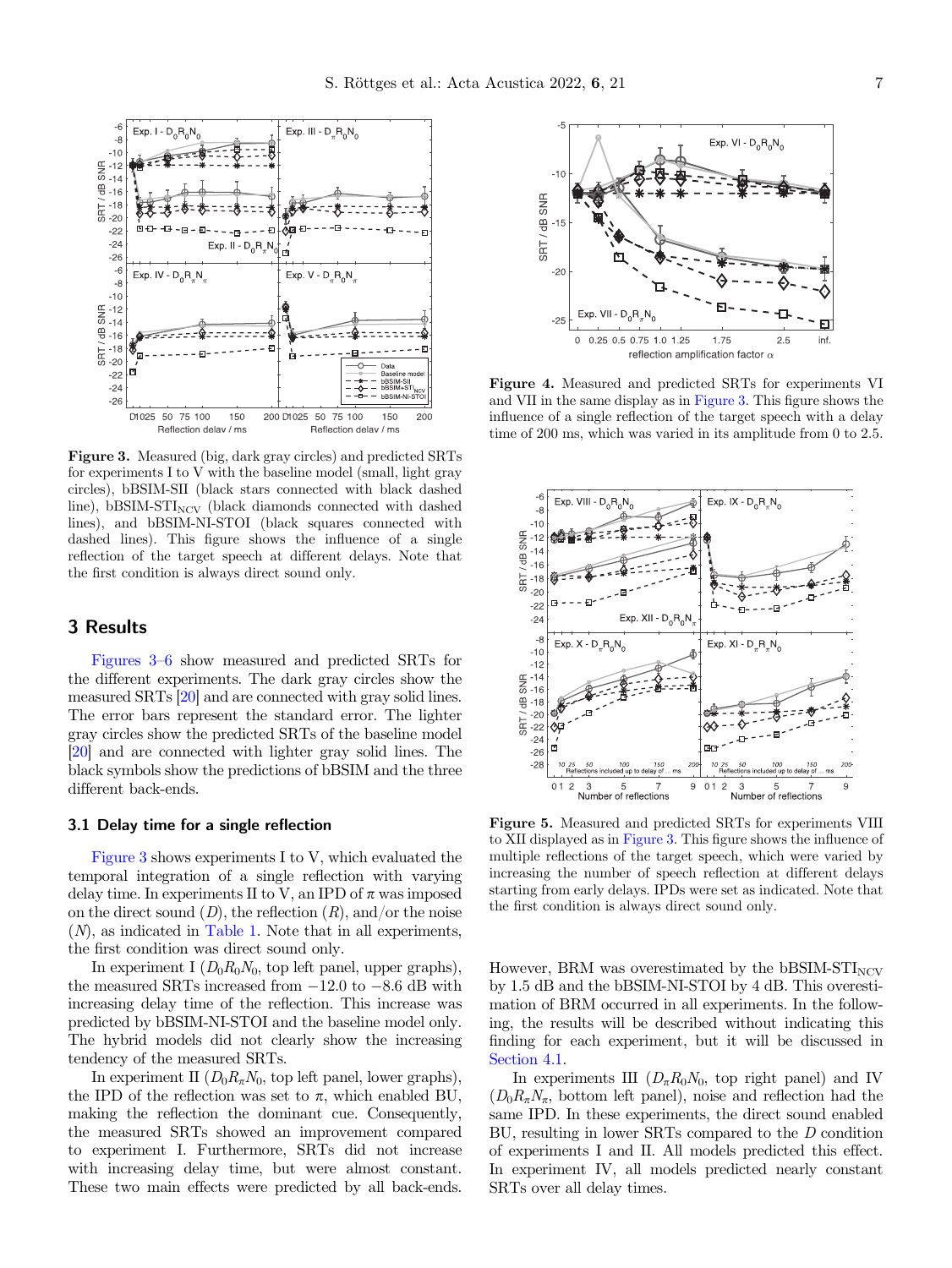<span id="page-7-0"></span>

Figure 6. Measured and predicted SRTs for experiments XIII to XVI displayed as in [Figure 3.](#page-6-0) This figure shows the influence of multiple reflections of the target speech, which were varied in their increasing number of reflections at different delays, starting from late reflections. IPDs were set as indicated. Note that the first condition is always direct sound only.

In experiment V  $(D_{\pi}R_0N_{\pi}$ , bottom right panel) the IPDs of the target speech and noise were set to  $\pi$ . This makes experiment V comparable to experiment II because in both experiments, the reflection had an IPD different from the direct sound and the noise. As in experiment II, the SRTs decreased when the reflection was introduced, but to a lesser extent than in experiment II. All models predicted this smaller effect, with no overestimation for the SII and the  $STI_{\text{NCV}}$  and less overestimation (compared to experiment II) for the NI-STOI. Only the baseline model and the NI-STOI followed the increase in SRTs with increasing delay time, whereas the predictions of the other models were independent of delay time.

#### 3.2 Amplitude of late single reflection

[Figure 4](#page-6-0) shows experiments VI (upper graphs) and VII (lower graphs), where the amplitude of a single reflection with a delay time of 200 ms was varied by a factor  $\alpha$  ranging from 0.0 to 2.5. The factor inf. at the x-axis defines a condition consisting of reflection only, and should serve as a visual guide. The SRTs of the inf. conditions were copied from other conditions: In experiment VI, the SRTs of the inf. condition were copied from the SRTs for  $\alpha$  equals 0, as in both cases there is only one speech signal (the reflection acts like the direct sound). In experiment VII, the SRTs of the inf. condition were taken from the D condition of experiment III.

In experiment VI  $(D_0R_0N_0,$  upper graphs) direct sound, reflection, and noise had an IPD of zero. The measured SRTs increased with increasing amplitude of the reflection until  $\alpha$  equals 1; this was caused by the detrimental effect of the late reflection. For  $\alpha$  higher than 1, the SRTs decreased again, showing that the auditory system is able

to switch attention to the late reflection and that it is not restricted to including the direct sound of the target speech. The baseline model, the bBSIM-STI<sub>NCV</sub>, and the bBSIM-NI-STOI predicted the measured increase of SRTs for  $\alpha$  close to one. The bBSIM-SII was not able to predict this effect and predicted nearly constant SRTs over all reflection amplification factors.

In experiment VII  $(D_0R_{\pi}N_0,$  lower graphs), the IPD of the reflection was set to  $\pi$ . This enabled BU for the reflection, making it a potentially more dominant cue even if its amplitude is lower than the amplitude of the direct sound. The related decrease in SRTs was predicted by all models. For  $\alpha$  larger than 1, bBSIM-SII did not underestimate the measured SRTs, whereas  $STI_{\rm NCV}$  and NI-STOI showed underestimations similar to those in experiments II to V. For  $\alpha$  equals 0.5, all models showed the largest underestimation of SRT. The baseline model predicted a peak at  $\alpha$  equals 0.25, where the predicted SRT increased by about 6 dB. This prediction pattern may be explained by two contradicting effects: The IPD of the reflection enabled BU, making the reflection the dominant cue while, on the other hand, the reflection's amplitude was lower than that of the direct sound making the direct sound the dominant cue. The current models appear to use the direct sound as the more dominant cue, until the amplitudes are equal  $(\alpha$  equals one), because they underestimated the SRTs more when  $\alpha$  equals 0.5 than when alpha is larger than 1.

#### 3.3 Multiple reflections with increasing delay time

[Figure 5](#page-6-0) shows the results of experiments VIII to XII with multiple reflections of the target speech. Reflections start at 10 ms and successively more reflections are added, up to a total of nine reflections with the last one at 200 ms. In each experiment, all reflections had identical IPD. In this way, the integration of multiple simultaneous reflections was evaluated. In experiment VIII  $(D_0R_0N_0,$  top left panel, upper graphs), direct sound, reflection(s), and noise had zero IPD. Compared to experiment I, the SRTs increased more with increasing number of reflections, due to the stronger masking by multiple reflections compared to a single reflection. The baseline model, bBSIM-NI-STOI, and  $\rm bBSIM\text{-}STI_{\rm NCV}$  predicted this increase.  $\rm bBSIM\text{-}SII$  predicted nearly constant SRTs.

In experiments IX to XII, in addition to the increase in the number of reflections, the IPD was set to  $\pi$ , as indicated in [Table 1](#page-2-0). In experiment IX  $(D_0R_{\pi}N_0, \text{top right panel})$ , the IPD of the reflections was set to  $\pi$ , as in experiment II. The measured SRTs were similar to those of experiment II up until seven reflections. For more than seven reflections, SRTs increased more rapidly with increasing number compared to experiment II, because masking was stronger with multiple reflections than with a single reflection. All models predicted this behavior correctly; however, bBSIM-NI-STOI strongly overestimated BRM.

In experiment X  $(D_{\pi}R_0N_0, \text{ bottom left panel}),$  the IPD of the direct sound was set to  $\pi$ , as in experiment III. SRTs increased with increasing delay time. All models could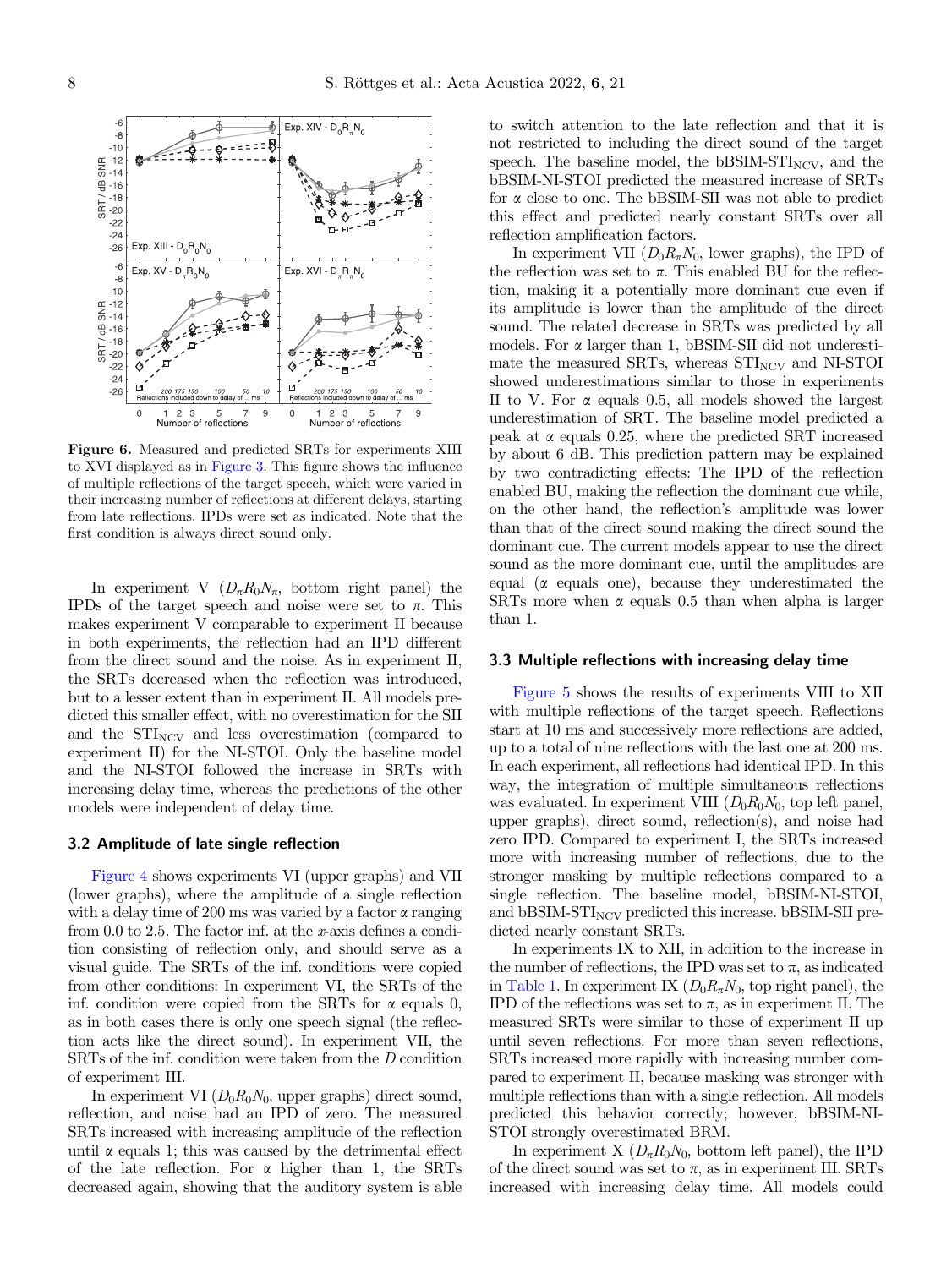predict this effect for up to five reflections. With seven and nine reflections, the predictions of bBSIM with all backends showed a flatter trend compared to the measured SRTs. For the baseline model, the predicted SRT decreased only at nine reflections, resulting in an underestimation of the SRT.

In experiments XI  $(D_{\pi}R_{\pi}N_0,$  bottom right panel) and XII  $(D_0R_0N_\pi,$  top left panel, lower graphs), the noise had a different IPD than the direct sound and its reflections, which enabled BU. In both experiments, SRTs increased with increasing number of reflections due to the increasingly detrimental effect of the later reflections. The overall pattern of the results was very similar to that of experiment VIII, except for a downward shift in SRTs by 7–9 dB. bBSIM-SII predicted nearly constant SRTs for all numbers of reflections in both experiments XI and XII. The baseline model, bBSIM-NI-STOI and the  $STI_{\text{NCV}}$  predicted the increase in SRTs quite well.

#### 3.4 Multiple reflections with decreasing delay time

[Figure 6](#page-7-0) shows the results of experiments XIII to XVI with different numbers of speech reflections at different delays, starting with late reflections.

Experiment XIII  $(D_0R_0N_0,$  top left panel) showed an SRT pattern similar to experiment I: SRTs increased with increasing number of reflections even though the delays approached the direct sound. The bBSIM with the three back-ends showed trends similar to experiment I. bBSIM-SII did not clearly show the increasing tendency of the measured SRTs. bBSIM-NI-STOI and bBSIM-STI $_{\text{NCV}}$ showed a small increase in the SRTs, which was biased towards too low SRTs. The increase was only predicted by the baseline model, with a slight underestimation of SRTs.

In experiment XIV  $(D_0R_{\pi}N_0,$  top right panel), SRTs decreased by about 4.5 dB when a single or several late reflection(s) were added. Adding further reflections (i.e., increasing the period over which the delays were distributed) caused slightly increasing SRTs, which almost reached the SRT of the D condition. bBSIM-STI<sub>NCV</sub> and bBSIM-NI-STOI predicted this trend, while bBSIM-SII showed a flatter trend and predicted nearly constant SRTs for an increasing number of reflections.

In experiment XV  $(D_{\pi}R_0N_0, \text{ bottom left panel}),$  only the IPD of the direct sound was set to  $\pi$ . SRTs first increased when reflections were added, and then stayed nearly constant for 5–9 reflections. The hybrid models predicted these nearly constant SRTs for 3–9 reflections, while bBSIM-NI-STOI showed a further increase with more reflections. All models predicted increasing SRTs from 0 to 5 reflections. In this experiment, the baseline model slightly underestimated SRTs for three and five reflections.

In experiment XVI  $(D_{\pi}R_{\pi}N_0,$  bottom right panel), the IPDs of direct sound and reflections were set to  $\pi$ . The results showed a trend similar to that in experiment XIII, except for a shift of 7–8 dB towards lower SRTs. Adding one reflection increased SRTs; adding more reflections did

Figure 7. Overall prediction accuracy of bBSIM with three back-ends, with coefficient of determination  $(R^2)$ , mean absolute prediction error  $(\epsilon_{\text{mean}})$ , maximum absolute prediction error  $(\epsilon_{\text{max}})$ , and root-mean-square error (RMSE) for all 16 experiments.

not influence SRTs any further. bBSIM-NI-STOI and  $STI_{\text{NCV}}$  predicted an increase in SRTs when adding one late reflection, but showed a peak at seven reflections. bBSIM-SII predicted nearly constant SRTs for all numbers of reflections and did not predict the increase when a single reflection was added. In this experiment, the baseline model slightly underestimated the measured SRTs for <sup>1</sup>–5 reflections.

#### 3.5 Overall comparison between back-ends

Figure 7 shows scatter plots of measured against predicted SRTs for all conditions in the 16 experiments. Each panel shows the predictions of bBSIM with one specific back-end together with the coefficient of determination  $(R<sup>2</sup>)$ , the root-mean-square error (RMSE), the highest  $(\epsilon_{\text{max}})$ , the mean absolute  $(\epsilon_{\text{mean}})$  prediction error and identity as dashed lines. bBSIM-SII yielded an  $R^2$  value of 0.73 with an RMSE of 2.7 dB; bBSIM-STI<sub>NCV</sub> yielded an  $R^2$  value of 0.86 with an RMSE of 2.5 dB, and bBSIM-NI-STOI yielded an  $R^2$  value of 0.87 with an RMSE of 4.4 dB.

bBSIM-NI-STOI (bottom right panel) and bBSIM- $STI_{\text{NCV}}$  (top right panel) yielded the highest  $R^2$ , whereas  $bBSIM-STI_{\text{NCV}}$  yielded a lower RMSE than  $bBSIM-NI-$ STOI. For SRTs higher than  $-12$  dB SNR (which corresponds to the SRT for  $D_0R_0N_0$ , bBSIM-NI-STOI made very accurate predictions. Below  $-12$  dB, SRTs were underestimated. Note that all conditions with an  $SRT$  below  $-12$  dB include effects of BU. bBSIM-SII predicted constant SRTs over all reflection delays in exper-iments I–VI, VIII, IX, XI–XIII; this, is reflected as vertical patterns in the scatter plot.

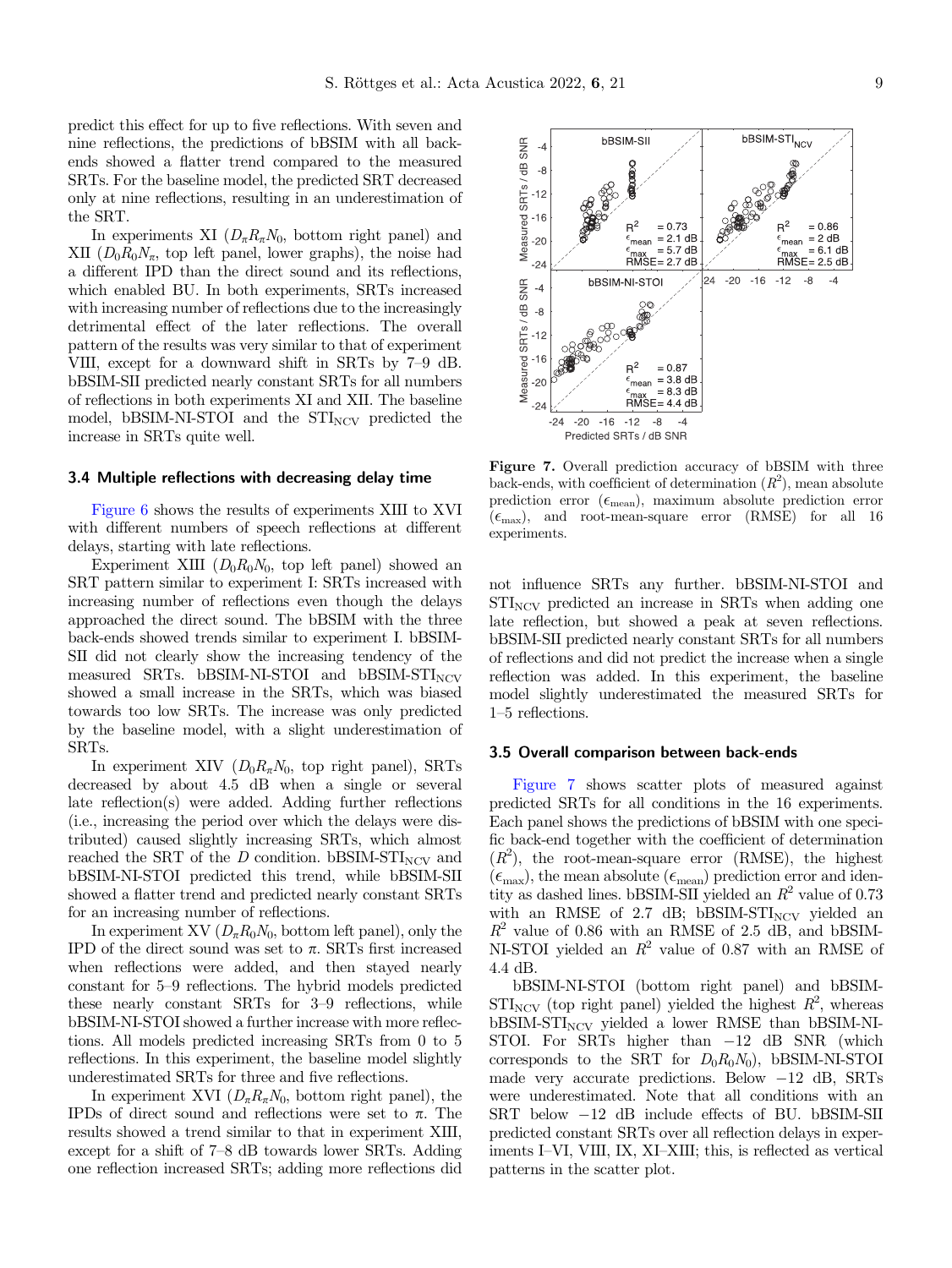<span id="page-9-0"></span>The baseline model [\[20\]](#page-12-0) showed the highest prediction accuracy, with an  $R^2$  value of 0.91 and an RMSE of 1 dB. However,  $R^2$  was only slightly higher than  $R^2$  of bBSIM-NI-STOI. This is remarkable given the fact that the baseline model received auxiliary information about the BRIR, the target speech, and the noise and that furthermore the reference SII values and the binaural processing errors were adapted independently for the two groups of listeners and the two groups of experiments [\[20](#page-12-0)] (see [Sect. 2.2.4\)](#page-3-0). In contrast, bBSIM-NI-STOI does not use any auxiliary information, as it works blindly. NI-STOI requires only a reference value that corresponds to the NI-STOI value that belongs to the measured SRT of the reference condition  $D_0N_0$  (no reflection) and which has been used for all conditions. Section 4.1 evaluates and discusses how the  $STI_{\text{NCV}}$  and the bBSIM-NI-STOI predictions can<br>be improved by increasing bBSIM's binaural processing errors.

#### 4 Discussion

The first main question of this study was, is bBSIM able to predict the BRM with an accuracy similar to the nonblind front-end used by Rennies et al. [\[20\]](#page-12-0)? This can only be answered to a certain degree. Quite a number of the predicted SRTs were in good agreement with the observed data. But there was a general overestimation of the BRM, which depended on the back-end. (The overestimation was 3 dB for the SII, 2 dB for the  $STI_{\text{NCV}}$ , and 5.5 dB for the NI-STOI for the  $D_{\pi}N_0$  condition). This suggests that the overestimation of the BRM was not caused by the front-end alone, but rather by the combination of frontend and back-end. As hypothesized, the fully blind model  $(R_{\text{I}}^2 = 0.87)$  outperforms the hybrid model bBSIM-SII  $(R^2 = 0.73)$  at least with respect to  $R^2$  (but not with respect to RMSE). bBSIM-STI<sub>NCV</sub>  $(R^2 = 0.86)$  shows nearly the same  $R^2$  as bBSIM-NI-STOI.

The second main question of this study was, is the NI-STOI able to estimate the useful information based on the output of bBSIM well enough to predict SRTs in complex listening conditions (with a single stationary interferer and different delays of the target speech) with an accuracy similar to the non-blind baseline model used by Rennies et al. [[20](#page-12-0)]? This can be answered with yes with regard to the correlation between predictions and observations, as the NI-STOI achieved an  $R^2$  similar to the baseline model  $(R^2 = 0.91)$ . This is remarkable because the baseline model uses auxiliary information about the BRIR and about speech and noise in the EC process and in the SII. However, the overestimation of BRM biased all predictions that involve interaural phase inversions, which increased the RMSE from 1 dB for the baseline model to 4.4 dB for bBSIM-NI-STOI. Note that neither the binaural processing errors of the bBSIM nor the reference values of the NI-STOI were adjusted and that the overestimation of the BRM also occurred in the baseline model before the adjustment of the binaural processing errors. This overestimation led to the high RMSE of the NI-STOI.

## 4.1 Explanations for overestimating BRM and possible solutions

In order to compensate for the overestimation of BRM, Rennies et al. [[20\]](#page-12-0) increased the binaural processing errors of BSIM's front-end (see [Sect. 2.2.4](#page-3-0)). This was motivated by the assumption that these overestimates were caused by the EC stage, which works more precisely than the binaural processing of the listeners. As the overestimates differed between the back-ends (see [Fig. S1](https://acta-acustica.edpsciences.org/10.1051/aacus/2022009/olm)), we concluded that they did not originate from bBSIM alone, but rather from the combination of bBSIM and the back-end. One possible reason is the very low SRT of the AE matrix test [[20](#page-12-0)], which is  $-12$  dB for the  $D_0N_0$  (no reflection) condition, which has no BRM. In other studies, however, using BSIM  $[6, 7]$  $[6, 7]$  $[6, 7]$  $[6, 7]$  or bBSIM  $[8, 42, 43]$  $[8, 42, 43]$  $[8, 42, 43]$  $[8, 42, 43]$  $[8, 42, 43]$  $[8, 42, 43]$  $[8, 42, 43]$  with the German matrix test, we did not find an overestimation of BRM using the SII. Note that the German matrix test has an SRT of  $-7.1$  dB. Such differences are not unusual. Kollmeier et al. [\[33\]](#page-12-0) showed that SRTs differ significantly between different matrix tests, which can be attributed to differences between languages as well as between the talkers' articulation [[14](#page-12-0)].

The SII reference of the AE matrix test is very low at 0.1, compared to values around 0.2 for the German Matrix test. It should be kept in mind that the SNR at the SRT of the speech material interacts with the calculation of the SII, as the dynamic range which is considered for the calculation of the SII is limited to  $-15$  to  $+15$  dB in each frequency band. Thus, for a low SRT of  $-12$  dB, the SNR falls below 15 dB in many frequency bands, and these bands do not contribute to the SII. If EC processing introduces BRM, the SNR will exceed  $-15$  dB in some of these frequency bands, and these bands will contribute to the SII. Consequently, the low reference SII will suddenly be exceeded, and a low SRT will be predicted. But if the SII reference is higher, as for the German matrix sentences, the SNR is above the  $-15$  dB threshold in more frequency bands, and fewer bands kick in suddenly due to BRM. Overall, more frequency bands are required to exceed the higher reference index. This makes the BRM estimate more stable, as it is averaged across more frequency bands. This effect can be seen in the sudden increase in predicted BRM in [Figure 1](#page-5-0) for SII values below 0.2.

This very steep behavior of the BRM for low SII reference values is caused by the flat areas of the index input-output function (see [Fig. 2](#page-5-0) for SII only and [Fig. S3](https://acta-acustica.edpsciences.org/10.1051/aacus/2022009/olm) for all back-ends in the Supplemental Material).<sup>1</sup> While determining the SNRs to match a low SII reference value during the SRT prediction process (see [Sect. 2.5\)](#page-4-0), this led to an underestimation of the measured SRTs.

Furthermore, the MCSs introduce an uncertainty that, in combination with the flat curve, makes the SRT estimate very imprecise. The uncertainty of the SRT estimate is given by the uncertainty of the SI measure multiplied by the inverse of the slope of the SI curve. For that reason,

<sup>1</sup> Note that the back-end outputs, are integrated across frequencies and that the EC processing achieves BU only in a few frequency bands. This results in even shallower output functions (see [Fig. S3, Supplemental Material\)](https://acta-acustica.edpsciences.org/10.1051/aacus/2022009/olm).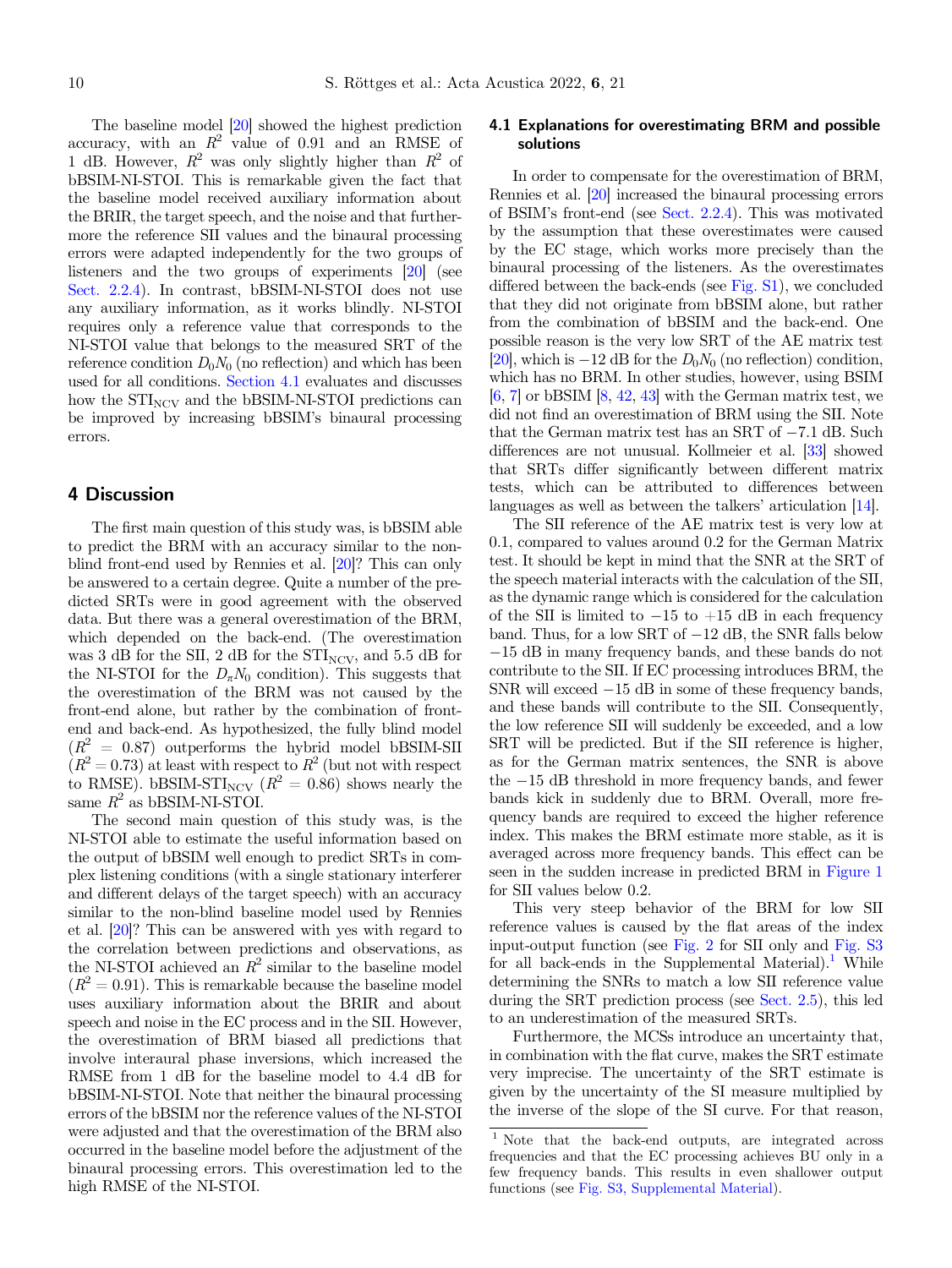measures with steeper curves produce more precise SRT estimates. In order to compensate for these effects, we adjusted the reference value of the SII (see [Fig. 1\)](#page-5-0), so that it is more central in the dynamic range  $(-15 \text{ to } 15 \text{ dB})$  of the SII. Alternatively, the dynamic range of the SII could have been changed to, e.g.,  $-20$  to 10 dB, but we did not want to change the standardized SII [\[21](#page-12-0)]. For the SII, this method worked successfully because, with the optimal reference, the SII worked on a steeper area of its input–output function, eliminating the strong overestimation of BRM (see [Fig. 1](#page-5-0)).

The reference SRT of the  $STI_{\text{NCV}}$  was not on the flat part of the input-output function (see [Fig. S3 in the Supple](https://acta-acustica.edpsciences.org/10.1051/aacus/2022009/olm)[mental Material\)](https://acta-acustica.edpsciences.org/10.1051/aacus/2022009/olm), even when the lower limit of the  $STI<sub>NCV</sub>$ was at  $-15$  dB. One reason for this could be that the  $STI_{\text{NCV}}$  uses more input signal information than just the SNR, such as modulations. In addition, the STI splits the input signal into octave bands with center frequencies from 125 Hz to 8000 Hz, which includes only seven bands, which are wider than the 30 bands used by the SII. This may lead to more stable BRM predictions over different STI reference values (see [Fig. S1](https://acta-acustica.edpsciences.org/10.1051/aacus/2022009/olm)). A shift of the original reference value of the  $STI_{\text{NCV}}$  to the optimal reference value corresponds to a shift of the reference from 0.1 to 0.6, which corresponds to a shift of the SRT reference by 11.4 dB. This is a rather extreme shift which brings only a small benefit and therefore we decided not to apply it in this study.

For the NI-STOI, however, the problem of overestimated BRM remained even when we shifted its reference value: The reference value of NI-STOI cannot be moved sufficiently far away from the flat area of the input-output curve because there is no steeper area in the whole input– output function of the NI-STOI (see [Fig. S1 in the Supple](https://acta-acustica.edpsciences.org/10.1051/aacus/2022009/olm)[mental Material](https://acta-acustica.edpsciences.org/10.1051/aacus/2022009/olm)). Furthermore, the NI-STOI has a very limited dynamic range. This effect could also be observed with the combination bBSIM-NI-STOI with German speech material [[42](#page-13-0)]. Certainly, the reason for this flat curve is that NI-STOI uses no auxiliary information. In other words, it has to solve a much more complex task than the non-blind back-ends, and even at a higher SRT, it is still difficult to estimate the envelope of the target signal based on the degraded signal. A similar problem occurred previously [\[8](#page-12-0)] when trying to use the SRMR as the final backend of bBSIM.

The overestimation of BRM could be compensated for by increasing bBSIM's binaural processing errors, as was done by  $[20]$  $[20]$ , for both the  $STI_{\text{NCV}}$  and the NI-STOI. In order to evaluate this, we increased the ITD jitter by a factor of 1.6 for the  $STI_{\text{NCV}}$  and by a factor of 2.1 for the NI-STOI. This increased the  $R^2$  to 0.88 and decreased the RMSE to 1.7 for the  $STI_{\text{NCV}}$  and increased the  $R^2$  to 0.91 and decreased the RMSE to 1.9 dB for the NI-STOI. The resulting scatter plot of all tested conditions is shown in [Figure S4 in the Supplemental Material](https://acta-acustica.edpsciences.org/10.1051/aacus/2022009/olm). The use of these increased binaural processing inaccuracies certainly improves the predictions. However, it contradicts the intention of this study to evaluate a blind binaural front-end that works independently of the back-end and without any auxiliary information about the listening condition. It is not clear why the required increase of the EC processing inaccuracies depends on the back-end. Further research and development is required in order to find a combination of binaural front-end and back-end that works for arbitrary conditions without further adjustments of the model'<sup>s</sup> parameters.

#### 4.2 Limitations of this study and outlook

The original NI-STOI [\[32\]](#page-12-0) comes with a voice activity detection (VAD) feature that was not used in this study. However, we made informal simulations using the VAD and found no difference to the predictions shown here. This is certainly due to our experimental design, in which there were no passages without target speech.

As mentioned above, bBSIM-NI-STOI cannot be expected to work optimally with modulated maskers, because the SRMR in the front-end and the NI-STOI analyze the speech-like modulations and will be disturbed by modulations of speech(-like) interferers. Note that the intrusive version of STOI (which is similar to the  $STI<sub>NCV</sub>$ used in this study) also does not work well for modulated maskers [\[44\]](#page-13-0) compared to other models [[45](#page-13-0), [46](#page-13-0)]. In this study, we did not use modulated noise. An evaluation using modulated noises would certainly require the use of a shortterm version of bBSIM similar to the short-term version of BSIM introduced in [[7](#page-12-0)] preferably with the extension that takes human binaural sluggishness into account [\[47\]](#page-13-0).

In future studies, bBSIM should be combined with more elaborate back-ends. A first investigation has been done in [[43](#page-13-0)], where bBSIM was combined with a blind back-end based on a deep neural network from an automatic speech recognition (ASR) system, which was combined with an entropy measure, the mean temporal distance (MTD) [[48](#page-13-0)]. The MTD used by [\[43](#page-13-0)] is based on the assumption that with a degraded signal, the phonemes are less distinctive, leading to a smeared phoneme probability over time. The MTD identifies degradation of the signal by measuring the diversity of phoneme vectors over time. This combination was introduced as binaural ASR-based prediction of speech intelligibility (BAPSI) [\[43\]](#page-13-0). Predictions with BAPSI showed high prediction accuracy for reverberant conditions [[43](#page-13-0)]. However, this approach is computationally much more demanding and would go beyond the scope of this study. As a further alternative, the combination of bBSIM with the simulation framework for auditory discrimination experiments (FADE) [\[49](#page-13-0)] is promising and has been evaluated successfully in [\[42\]](#page-13-0). FADE does not calculate an index like SII, STI, STOI, or MTD, but instead calculates recognition rates directly. However, this has the drawback that FADE requires a transcription of the test sentences, whereas back-ends like NI-STOI [\[32](#page-12-0)] and MTD [\[48\]](#page-13-0) do not. Furthermore, FADE requires a very extensive training using the same kind of sentences used in the final test.

One of the largest challenges we see for future work are speech-in-speech conditions with speech interferers that cause informational masking [\[50\]](#page-13-0). As far as we know, there is no model that is able to predict human speech intelligibility in binaural conditions with speech maskers, at least for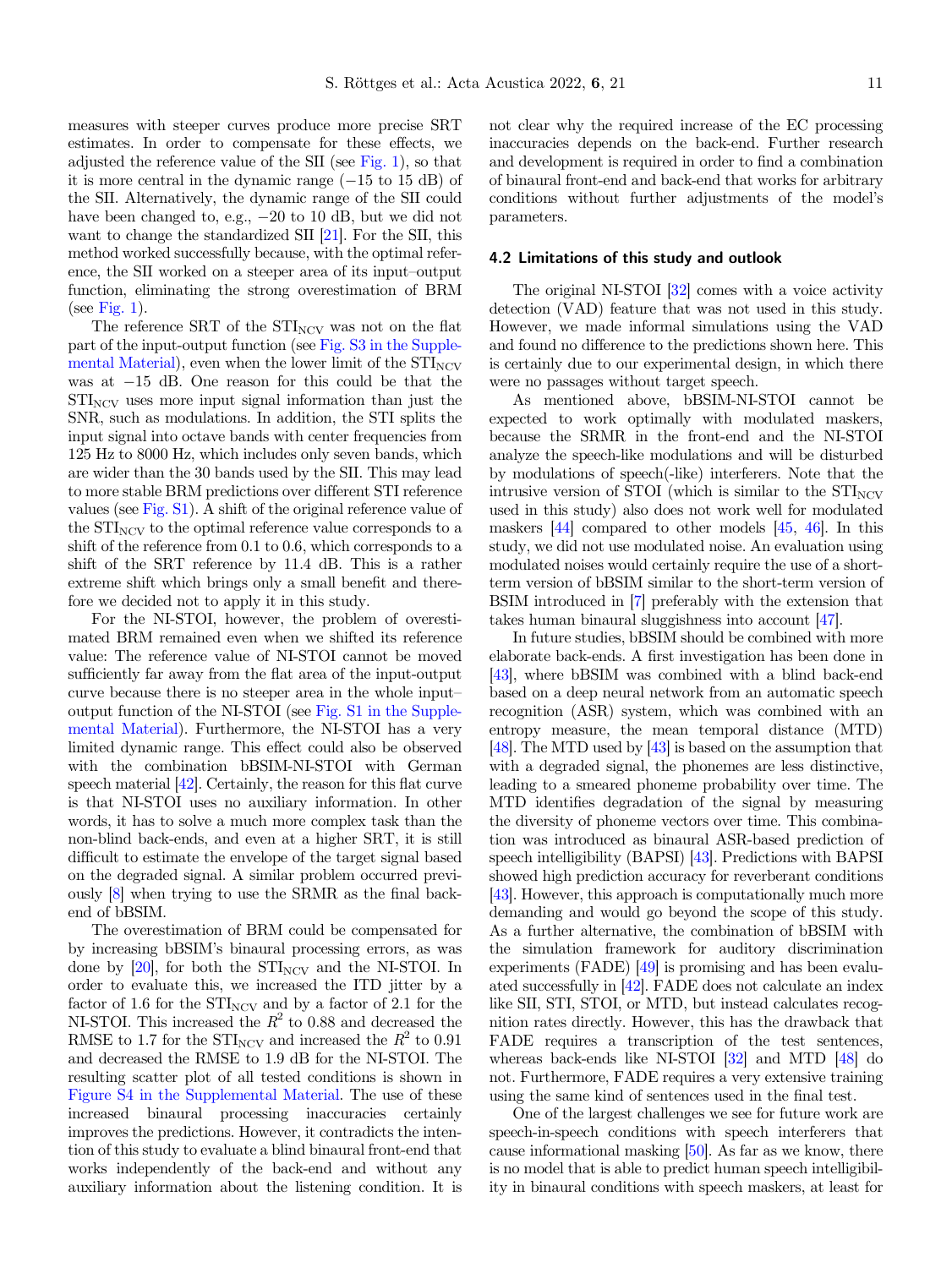<span id="page-11-0"></span>conditions that are strongly influenced by informational masking. Modelling speech intelligibility for speech-inspeech conditions will require taking into account, which of the competing speech sources is the target and which is the interferer. This will probably require inclusion of effects like localization and auditory scene analysis into the model, as done for example by [\[51\]](#page-13-0), which both go far beyond the scope of this study.

## 5 Conclusions

In this study, we modelled SRTs for listening conditions with complex reflections of the target speech and different IPD settings in stationary noise. The blind front-end bBSIM was combined with three different back-ends, resulting in two hybrid models (bBSIM-SII and bBSIM- $STI_{\text{NCV}}$ ) and one fully blind model (bBSIM-NI-STOI) that predict the interaction between binaural and temporal processing. These are the main conclusions of this study:

- The very low SRTs of the applied speech material caused an overestimation of BRM. As a workaround, it is possible to increase the reference value of the model back-end. This worked very well for the SII and we recommend this method for all studies where the SII is applied to speech with a very low SRT.
- The fully blind model (bBSIM-NI-STOI) achieved a higher  $R^2$  compared to the hybrid model bBSIM-SII and an  $R^2$  similar to the hybrid model bBSIM- $STI_{\rm NCV}$ .
- The fully blind model (bBSIM-NI-STOI) achieved an  $R^2$  similar to the non-blind baseline model, which receives information about the BRIR, the target speech signal and the noise. However, the fully blind model overestimated the BRM, resulting in an RMSE of 4.4 dB, compared to an RMSE of 1 dB for the baseline model. In the baseline model, overestimates of BRM were avoided by increasing the binaural processing errors of the EC stage.
- With the increase of the binaural processing errors of the EC stage, the RMSE of the bBSIM-STI<sub>NCV</sub> decreased to 1.7 and the RMSE of the bBSIM-NI-STOI decreased to 1.9 dB without a relevant decrease in  $R^2$ . However, this adjustment of the binaural processing errors contradicts the intention of a blind binaural front-end that works independently of the back-end.

# Supplemental material

Supplementary material is available at [https://acta](https://acta-acustica.edpsciences.org/10.1051/aacus/2022009/olm)[acustica.edpsciences.org/10.1051/aacus/2022009/olm](https://acta-acustica.edpsciences.org/10.1051/aacus/2022009/olm)

Figure S1: Predicted binaural release from masking (BRM, shown on the  $\nu$ -axis) defined as the difference between SRTs of the first condition of experiment I  $(D_0N_0)$  and the first condition of experiment III  $(D_nN_0)$ using bBSIM-SII (black line),  $STI_{\text{NCV}}$  (light gray line), and NI-STOI (dark gray line). The back-end reference values are shown on the x-axis. The red line shows the measured BRM of 7.8 dB. The yellow circles show the optimal references, which allows predicting accurately the measured BRM for the SII and the  $STI_{\text{NCV}}$  (see [Fig. S3](https://acta-acustica.edpsciences.org/10.1051/aacus/2022009/olm)). For the NI-STOI the optimal reference allows predicting the measured BRM with less overestimation (see [Fig. S3](https://acta-acustica.edpsciences.org/10.1051/aacus/2022009/olm)).

Figure S2: Measured (gray circles connected with gray solid line) and predicted SRTs for experiment III with bBSIM-SII uses the optimal reference (black stars connected with black dashed line) and the original reference (black diamonds connected with dashed lines). See [Section 2.5](#page-4-0) for details. This figure shows a single reflection of the target speech, which was varied in its delay time. Note that the first condition is always direct sound only.

Figure S3: Difference between predictions of the BRM using the original reference (gray circle) and the optimal reference (yellow circle) for the SII (upper panel),  $STI_{\text{NCV}}$ (middle panel), and NI-STOI (lower panel). Measured BRM of 7.8 dB is marked as red line. See [Section 2.5](#page-4-0) for details.

Figure S4: Overall prediction accuracy of bBSIM- $STI_{\text{NCV}}$  and bBSIM-NI-STOI with increased binaural processing errors (by a factor of 1.6 for  $STI_{\text{NCV}}$  and 2.1 for NI-STOI), with coefficient of determination  $(R^2)$ , mean absolute prediction error  $(\epsilon_{\text{mean}})$ , maximum absolute prediction error  $(\epsilon_{\text{max}})$ , and root-mean-square error (RMSE) for all 16 experiments.

## Data availability statement

Implementation of the model bBSIM-SII [[8\]](#page-12-0) is publicly available as part of the Auditory Modeling Toolbox as (hauth2020) (AMT, [https://www.amtoolbox.org\)](https://www.amtoolbox.org) [[52](#page-13-0)] in the release of the version 1.0.0 available as a full package for download [\(https://sourceforge.net/projects/amtoolbox/](https://sourceforge.net/projects/amtoolbox/files/AMT%201.x/amtoolbox-full-1.0.0.zip/download) files/AMT\%201.x/amtoolbox-full-1.0.0.zip/download) [\[53\]](#page-13-0). The current model version is freely available here: [http://](http://medi.uni-oldenburg.de/BSIM_2020/) [medi.uni-oldenburg.de/BSIM\\_2020/](http://medi.uni-oldenburg.de/BSIM_2020/).

# Conflict of interest

The authors declare that they have no conflicts of interest in relation to this article.

## Acknowledgments

Funded by the Deutsche Forschungsgemeinschaft (DFG, German Research Foundation) – Project-ID <sup>352015383</sup> – SFB 1330 A1.

## References

- 1. E.C. Cherry: Some experiemnts on the recognition of speech, with one and with two ears. The Journal of the Acoustical Society of America 25 (1953) 975–979.
- 2. A.W. Bronkhorst: The cocktail Party Phenomenon: A review of research on speech intelligibility in multiple talker conditions. Acta Acustica United with Acustica 86, 1 (2000) <sup>117</sup>–128.
- 3. L. Rayleigh: On our perception of sound direction. Philo-sophical Magazine 13 (1907) 214–223.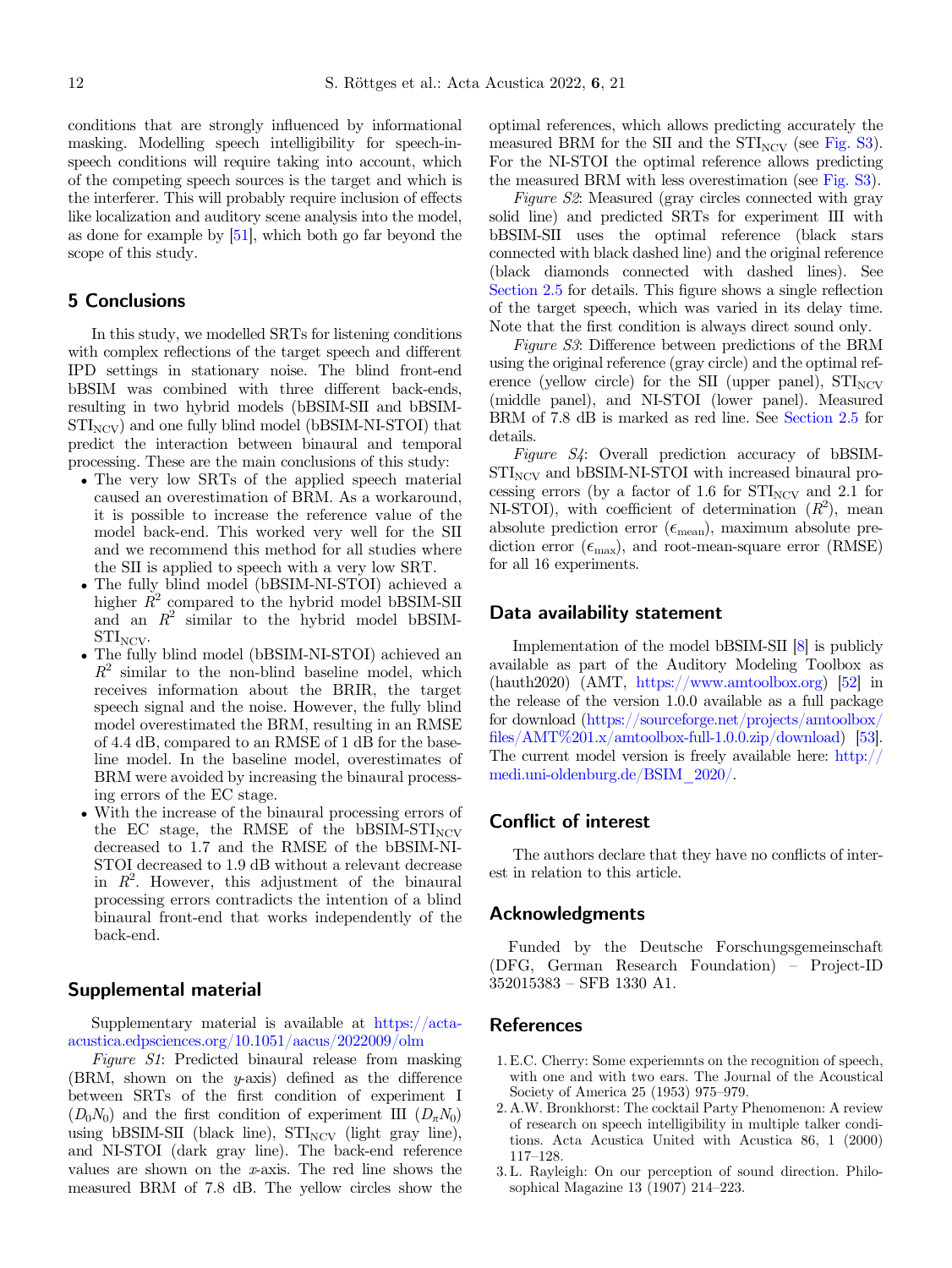- <span id="page-12-0"></span>4. N.I. Durlach: Equalization and cancellation theory of binaural masking-level differences. The Journal of the Acoustical Society of America 35, 8 (1963) 1206–1218.
- 5. A.H. Andersen, J.M. De Haan, Z.H. Tan, J. Jensen: Predicting the intelligibility of noisy and nonlinearly processed binaural speech. IEEE/ACM Transactions on Audio Speech and Language Processing 24, 11 (2016) 1908–1920.
- 6. R. Beutelmann, T. Brand: Prediction of speech intelligibility in spatial noise and reverberation for normal-hearing and hearing-impaired listeners. The Journal of the Acoustical Society of America 120, 1 (2006) 331–342.
- 7. R. Beutelmann, T. Brand, B. Kollmeier: Revision, extension, and evaluation of a binaural speech intelligibility model. The Journal of the Acoustical Society of America 127, 4 (2010) <sup>2479</sup>–2497.
- 8. C.F. Hauth, S.C. Berning, B. Kollmeier, T. Brand: Modelling binaural unmasking of speech using a blind binaural processing stage. Trends in Hearing 24 (2020) 1–16.
- 9. S. Jelfs, J.F. Culling, M. Lavandier: Revision and validation of a binaural model for speech intelligibility in noise. Hearing Research 275, 1–2 (2011) 96–104.
- 10. M. Lavandier, J.F. Culling: Prediction of binaural speech intelligibility against noise in rooms. The Journal of the Acoustical Society of America 127, 1 (2010) 387–399.
- 11. M. Lavandier, S. Jelfs, J.F. Culling, A.J. Watkins, A.P. Raimond, S.J. Makin: Binaural prediction of speech intelligibility in reverberant rooms with multiple noise sources. The Journal of the Acoustical Society of America 131, 1 (2012) <sup>218</sup>–231.
- 12. R. Wan, N. Durlach, H.S. Colburn: Application of an extended equalization-cancellation model to speech intelligibility with spatially distributed maskers. The Journal of the Acoustical Society of America 128, 6 (2010) 3678–3690.
- 13. E.L.J. George, S.T. Goverts, J.M. Festen, T. Houtgast: Measuring the effects of reverberation and noise on sentence intelligibility for hearing-impaired listeners. Journal of Speech, Language, and Hearing Research 53, 6 (2010) <sup>1429</sup>–1439.
- 14. S. Hochmuth, T. Jürgens, T. Brand, B. Kollmeier: Talkerand language-specific effects on speech intelligibility in noise assessed with bilingual talkers: Which language is more robust against noise and reverberation? International Journal of Audiology 54, March 2016 (2015) 23–34.
- 15. J. Rennies, T. Brand, B. Kollmeier: Prediction of the influence of reverberation on binaural speech intelligibility in noise and in quiet. The Journal of the Acoustical Society of America 130, 5 (2011) 2999–3012.
- 16. A. Warzybok, J. Rennies, T. Brand, S. Doclo, B. Kollmeier: Effects of spatial and temporal integration of a single early reflection on speech intelligibility. The Journal of the Acoustical Society of America 133, 1 (2013) 269–282.
- 17. I. Arweiler, J.M. Buchholz: The influence of spectral characteristics of early reflections on speech intelligibility. The Journal of the Acoustical Society of America 130, 2 (2011) <sup>996</sup>–1005.
- 18. J.S. Bradley, H. Sato, M. Picard: On the importance of early reflections for speech in rooms. The Journal of the Acoustical Society of America 113, 6 (2003) 3233.
- 19. J.P.A. Lochner, J.F. Burger: The influence of reflections on auditorium acoustics. Journal of Sound and Vibration 1, 4 (1964) 426–454.
- 20. J. Rennies, A. Warzybok, T. Brand, B. Kollmeier: Measurement and prediction of binaural-temporal integration of speech reflections. Trends in Hearing 23 (2019) 1–22.
- 21. ANSI: ANSI S3.5-1997, American national standard methods for calculation of the speech intelligibility index. Am. Natl. Stand. Institute, New York, 1997.
- 22. T. Leclère, M. Lavandier, J.F. Culling: Speech intelligibility prediction in reverberation: Towards an integrated model of speech transmission, spatial unmasking, and binaural de-reverberation. The Journal of the Acoustical Society of America 137, 6 (2015) 3335–3345.
- 23. J. Rennies, A. Warzybok, T. Brand, B. Kollmeier: Modeling the effects of a single reflection on binaural speech intelligibility. The Journal of the Acoustical Society of America 135, 3 (2014) 1556–1567.
- 24. S. Cosentino, T. Marquardt, D. McAlpine, J.F. Culling, T.H. Falk: A model that predicts the binaural advantage to speech intelligibility from the mixed target and interferer signals. The Journal of the Acoustical Society of America 135, 2 (2014) 796–807.
- 25. M. Geravanchizadeh, A. Fallah: Microscopic prediction of speech intelligibility in spatially distributed speech-shaped noise for normal-hearing listeners. The Journal of the Acoustical Society of America 138, 6 (2015) 4004–4015.
- 26. M. Dietz, S.D. Ewert, V. Hohmann: Auditory model based direction estimation of concurrent speakers from binaural signals. Speech Communication 53, 5 (2011) 592–605.
- 27. T. Dau, D. Püschel, A. Kohlrausch: A quantitative model of the "effective" signal processing in the auditory system. I. Model structure. The Journal of the Acoustical Society of America 99, 6 (1996) 3615–3622.
- 28. H. Sakoe, S. Chiba: Dynamic programming algorithm optimization for spoken word recognition. IEEE Transactions on Acoustics, Speech, and Signal Processing 26, 1 (1978) 43–49.
- 29. H.J.M. Steeneken, T. Houtgast: A physical method for measuring speech-transmission quality. The Journal of the Acoustical Society of America 67, 1 (1980) 318–326.
- 30. I. Holube, B. Kollmeier: Speech intelligibility prediction in hearing-impaired listeners based on a psychoacoustically motivated perception model. The Journal of the Acoustical Society of America 100, 3 (1996) 1703–1716.
- 31. C.H. Taal, R.C. Hendriks, R. Heusdens, J. Jensen: An algorithm for intelligibility prediction of time – frequency weighted noisy speech. IEEE Transaction on Audio, Speech, and Language Processing 19, 7 (2011) 2125–2136.
- 32. A.H. Andersen, J.M. Haan, Z. Tan, J. Jensen: A nonintrusive short-time objective intelligibility measure, in IEEE International Conference on Acoustics, Speech and Signal Processing (ICASSP), New Orleans, United States, 5 March, 2017, pp. 5085–5089.
- 33. B. Kollmeier, A. Warzybok, S. Hochmuth, M.A. Zokoll, V. Uslar, T. Brand, K.C. Wagener: The multilingual matrix test: Principles, applications, and comparison across languages: A review. International Journal of Audiology 54, December (2015) 3–16.
- 34. T. Brand, B. Kollmeier: Efficient adaptive procedures for threshold and concurrent slope estimates for psychophysics and speech intelligibility tests. The Journal of the Acoustical Society of America 111, 6 (2002) 2801–2810.
- 35. V. Hohmann: Frequency analysis and synthesis using a Gammatone filterbank. Acta Acustica United with Acustica 88, 3 (2002) 433–442.
- 36. B.C.J. Moore, B.R. Glasberg: Suggested formulae for calculating auditory-filter bandwidths and excitation patterns. Journal of the Acoustical Society of America 74, 3 (1983) <sup>750</sup>–753.
- 37. H. vom Hövel: Zur Bedeutung der Übertragungseigenschaften des Aussenohrs sowie des Binauralen Hörsystems bei Gestörter Sprachübertragung [On the importance of the transmission properties of the outer ear and the binaural auditory system in disturbed speech transmission]. [PhD dissertation]. RWTH Aachen, Aachen, Germany, 1984.